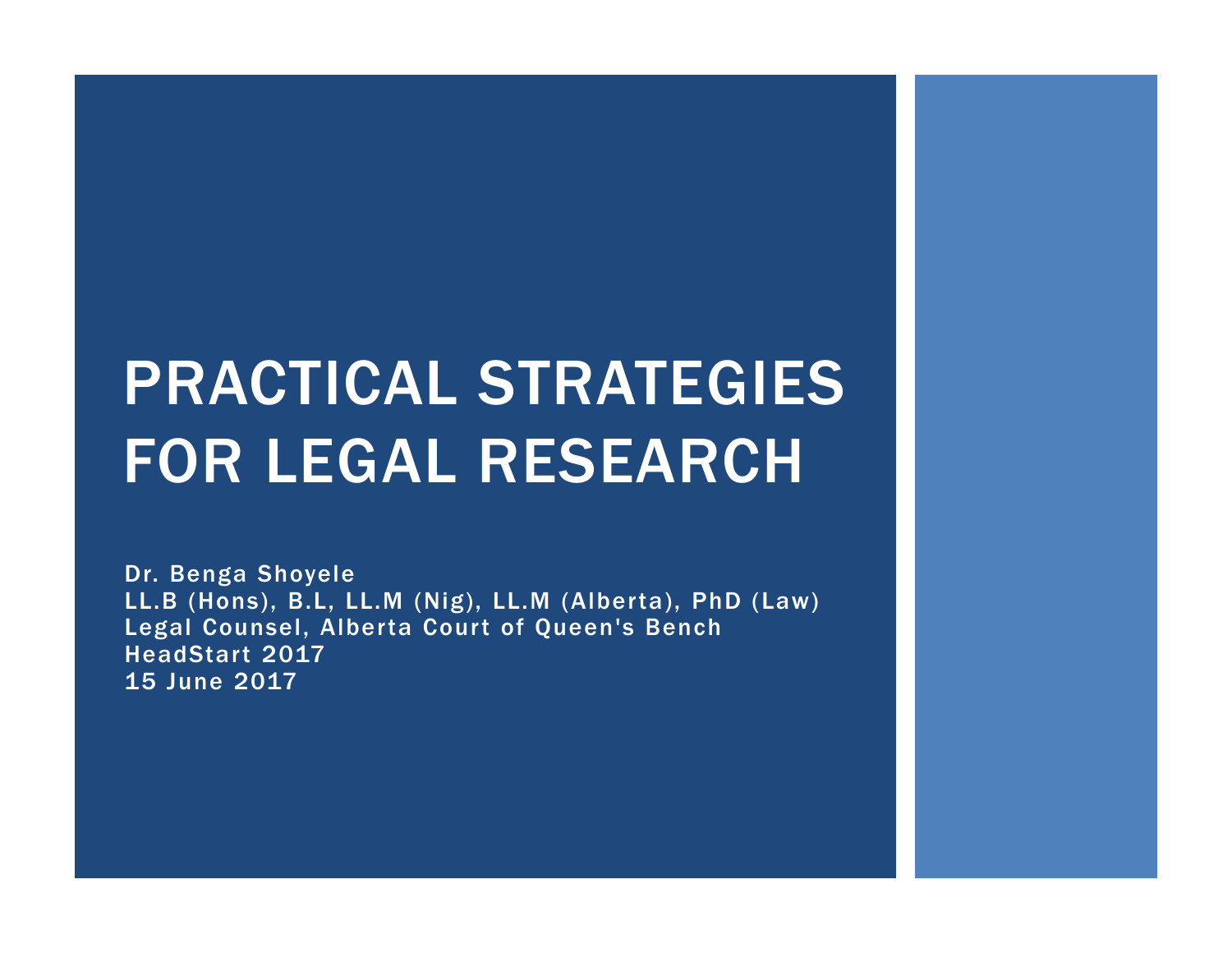## INTRODUCTION

- Who am I and why should you listen to me?
- **This presentation will provide you with a roadmap for legal** research problems, from identifying issues to effectively communicating results.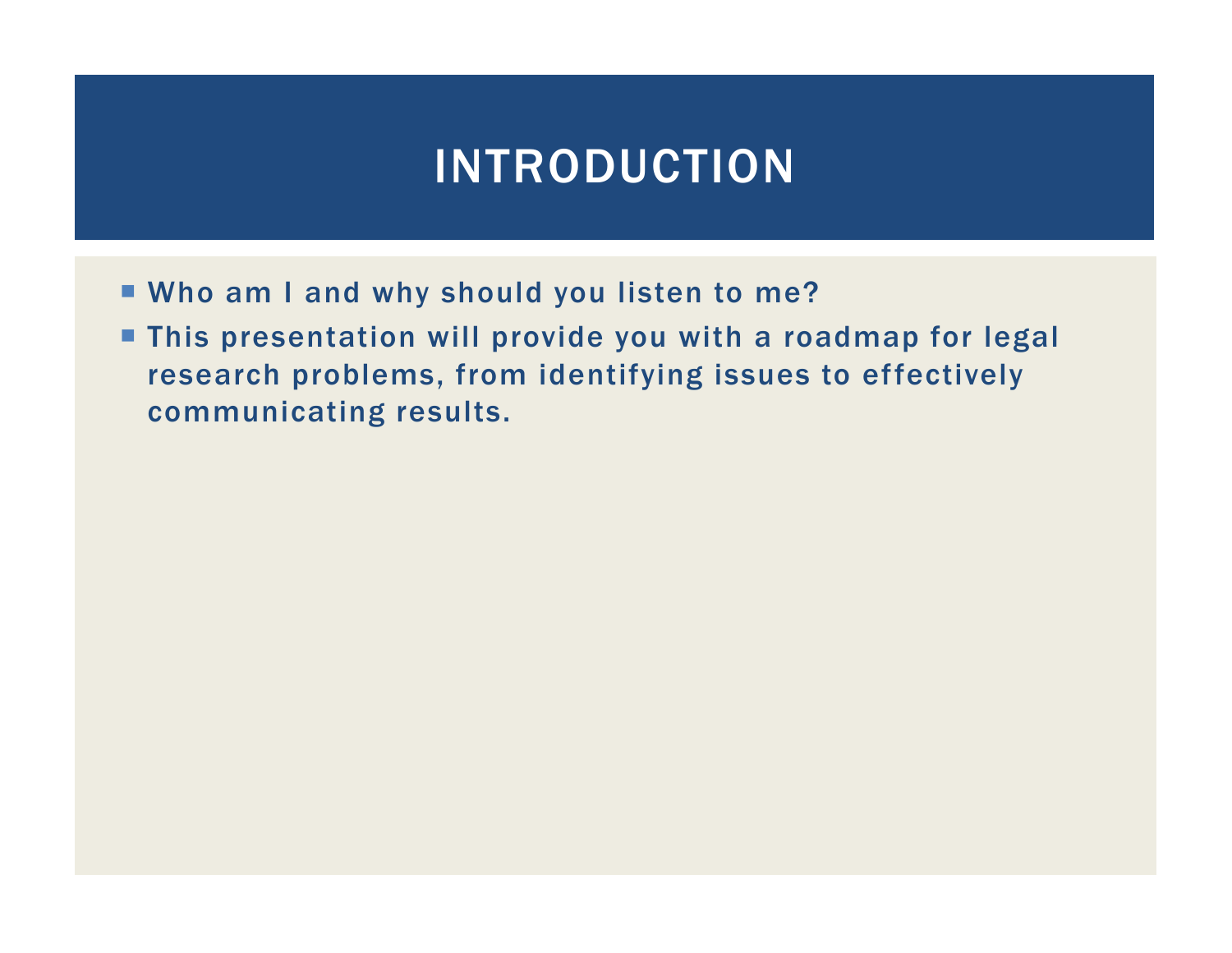#### THE BASICS

 Generally speaking, effective legal research requires you to answer three basic questions:

- 1. What is the problem?
- 2. Where can I find the answer?
- 3. What is the answer?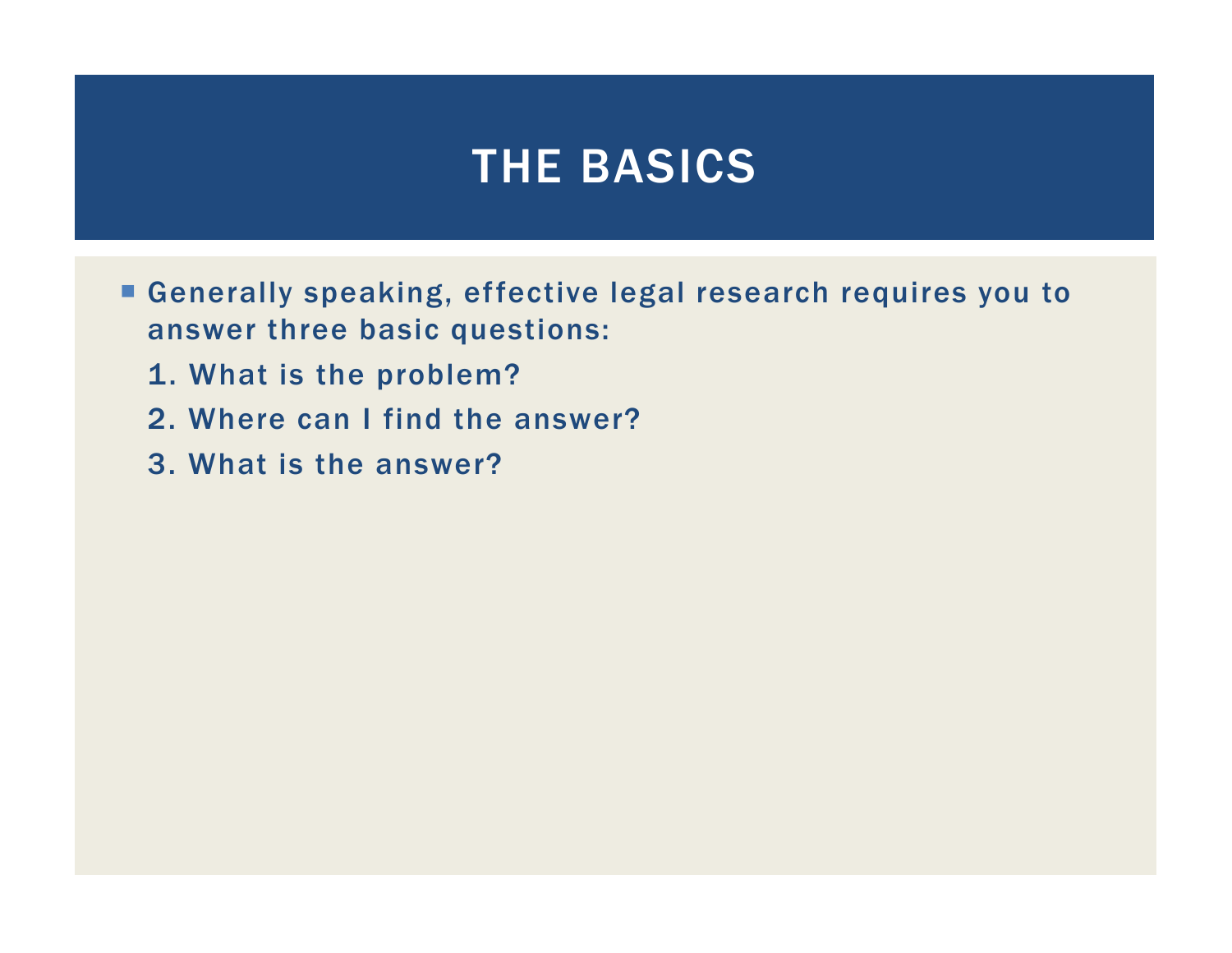#### THE BASICS

- I advocate a research strategy that uses both paper and online sources, but does not rely exclusively on either.
- **This will allow you to take the benefit of both resources while** avoiding unnecessary risks or limitations.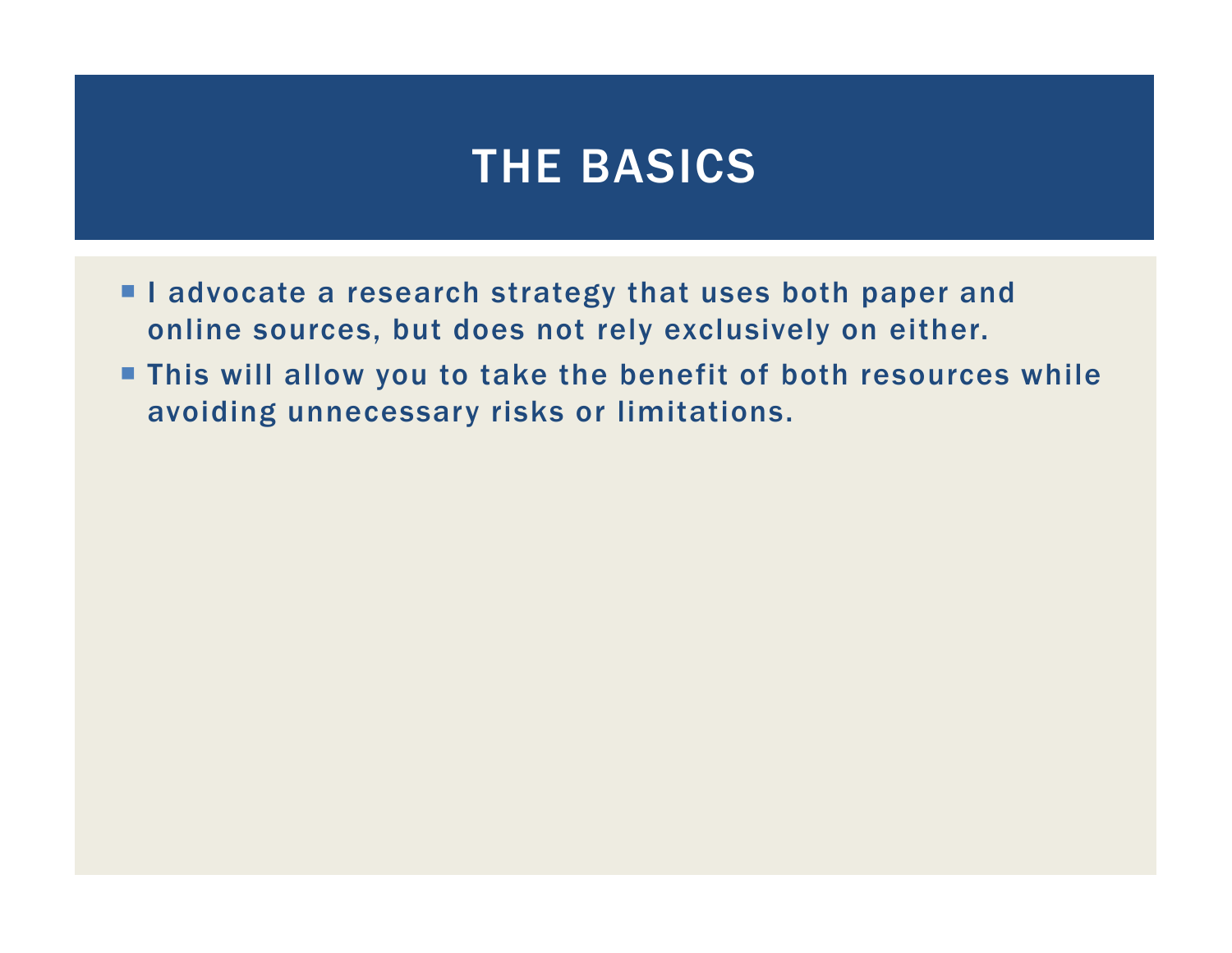- I Identifying the problem may depend on how the research project has been assigned:
	- The assigning lawyer identifies a narrow legal issue without giving you the facts;
	- The assigning lawyer summarizes the facts and identifies the issues; or
	- The assigning lawyer gives you the file materials and asks you to identify the relevant facts and issues.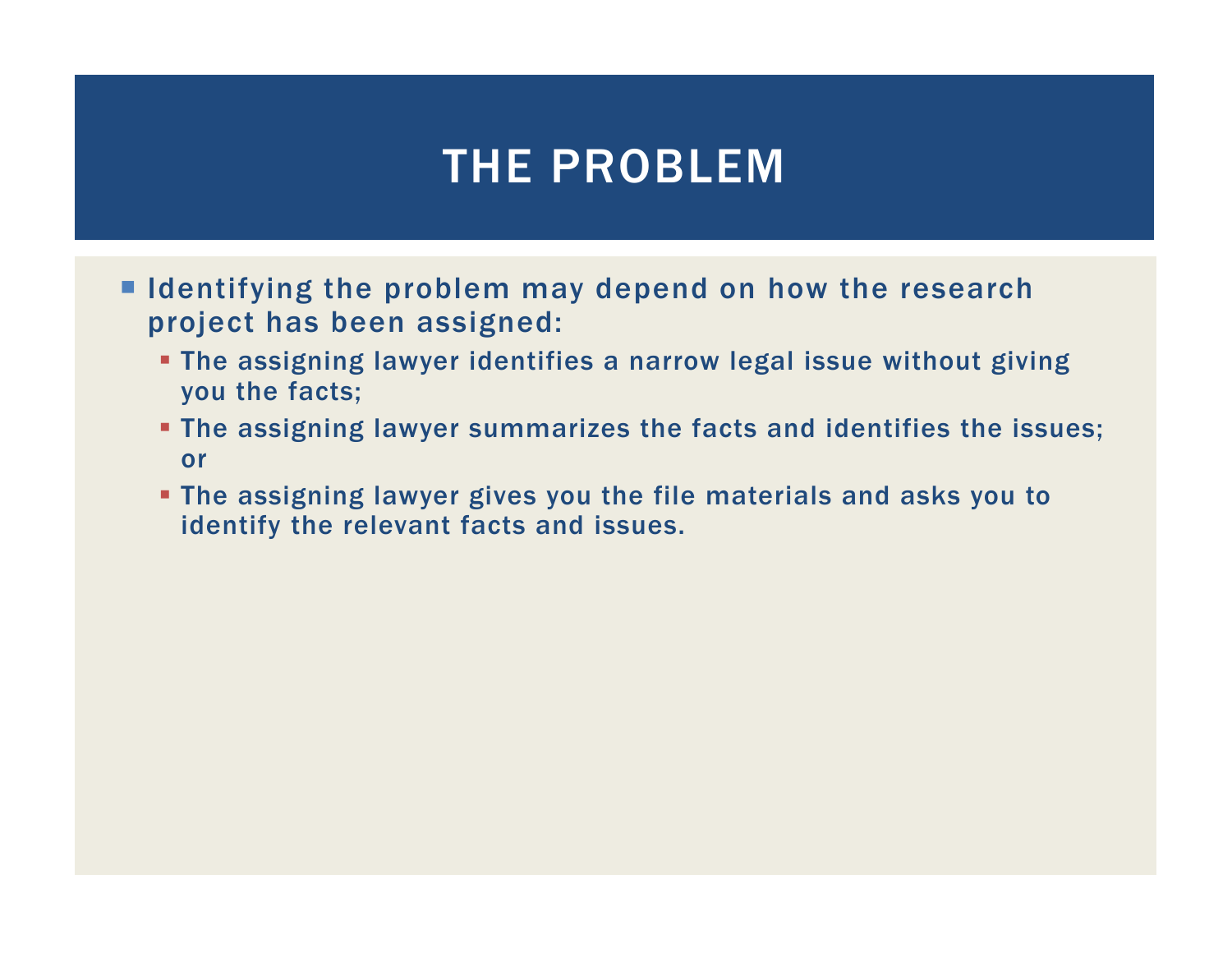- If you are asked to identify the legal issues on your own, consider these strategies:
	- Law school course subjects;
	- Causes of action, defences or relief sought;
	- Brainstorm or word associate based on relevant facts; and
	- Use indexes from secondary materials like the CED or textbooks.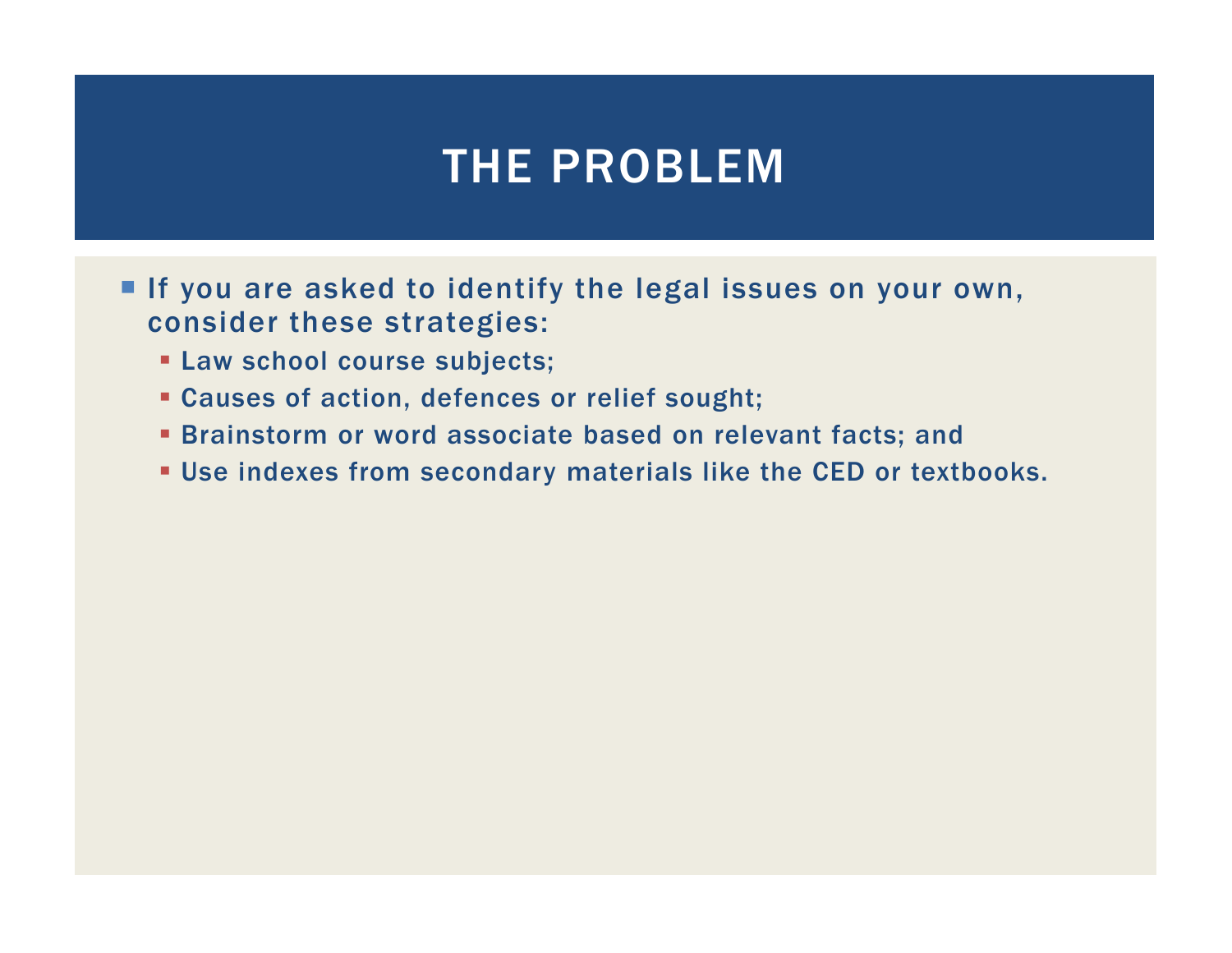- **Regardless of the nature of the assignment, in order to** provide an effective product, you must understand what you have been asked to do.
- If you are given written instructions, congratulations! If not, listen carefully and take notes.
- **Don't be afraid to ask questions. If you are intimidated, ask** another student or an associate.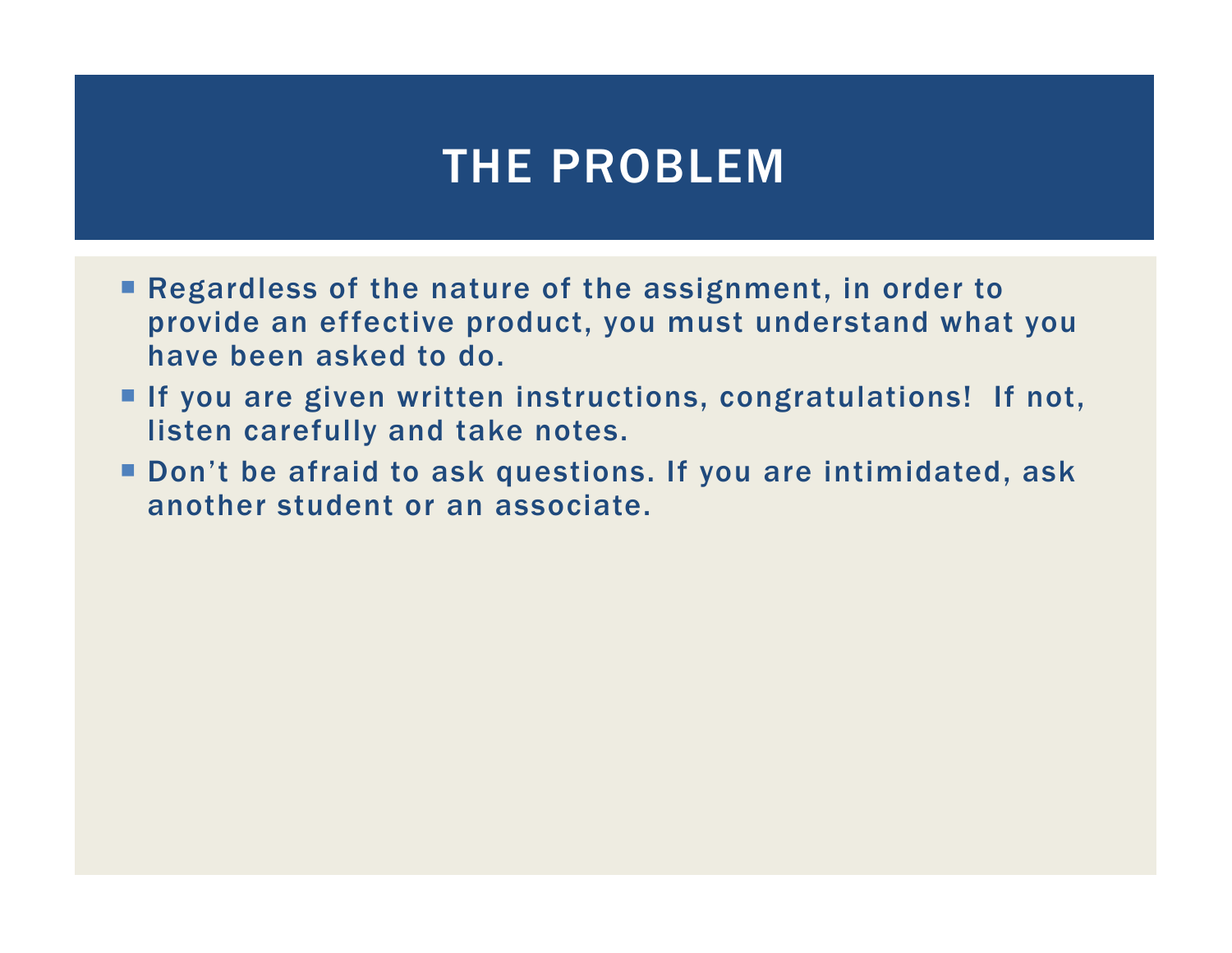- **Address practical considerations, like time lines and cost** limitations, at the outset.
- Keep notes of issues that occur to you while you are in the midst of your research.
- If you find that you need clarification along the way, ask for it.
- Don't be afraid to be creative, but make sure you talk to the assigning lawyer.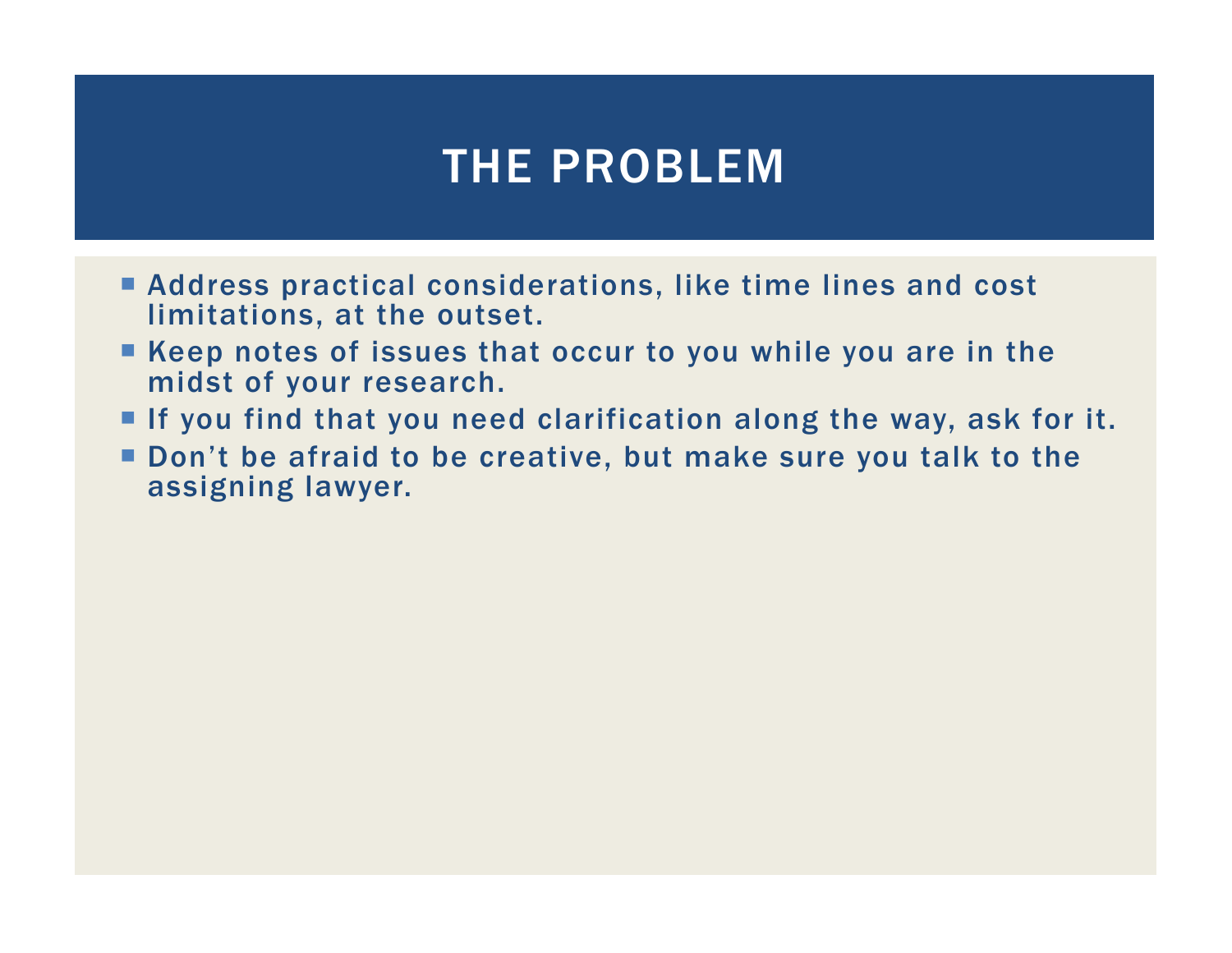#### FINDING THE ANSWER

- **The key to legal research is not knowing the law, it's knowing** where to find the law.
- **Use practical and consistent research strategies. Consider Late and Consistent research strategies.** using checklists to ensure you are being thorough.
- Start with general legal principles then move to progressively more specific sources.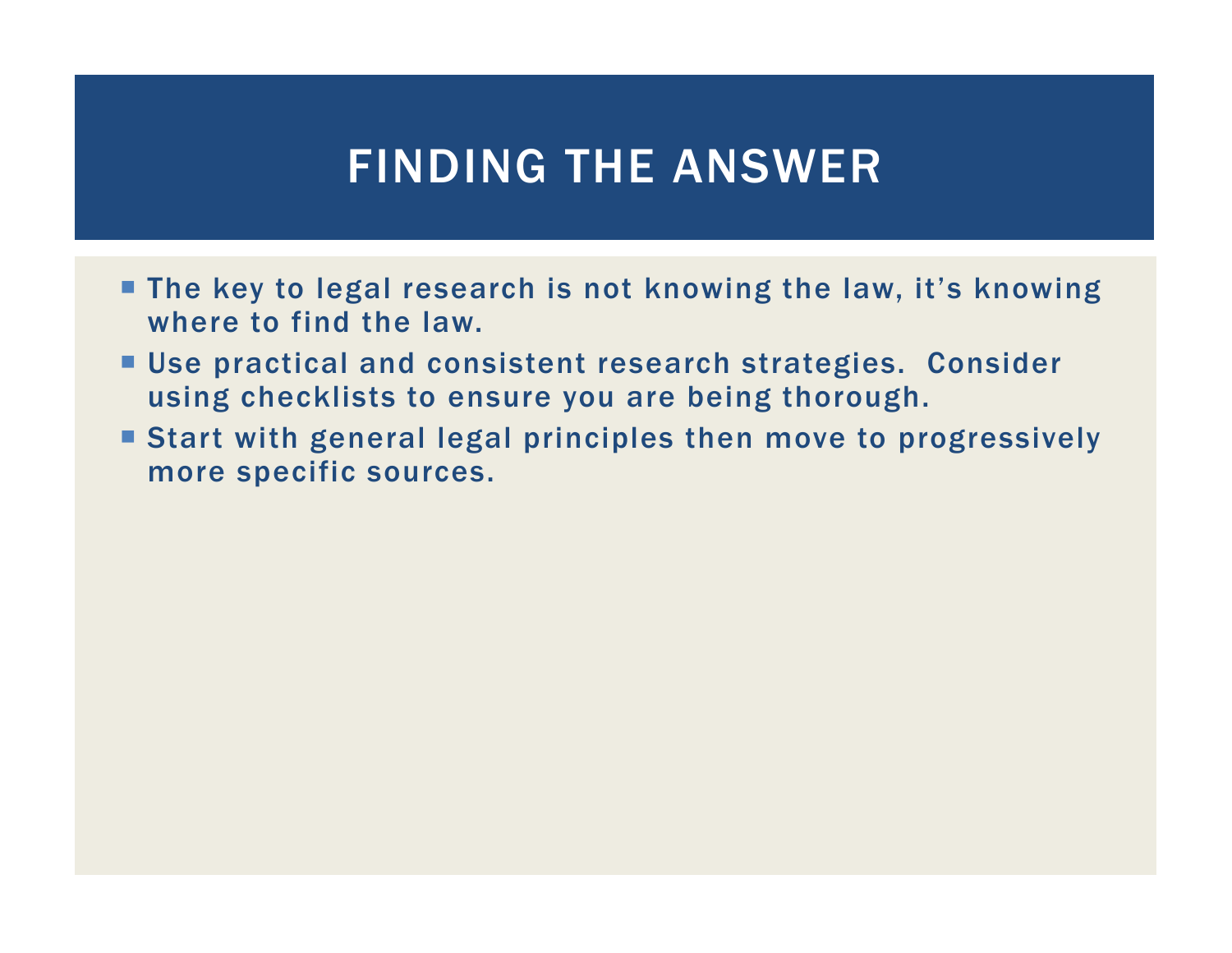- **Start with the basics.**
- **P** You have to understand the area of law you are researching in order to be effective.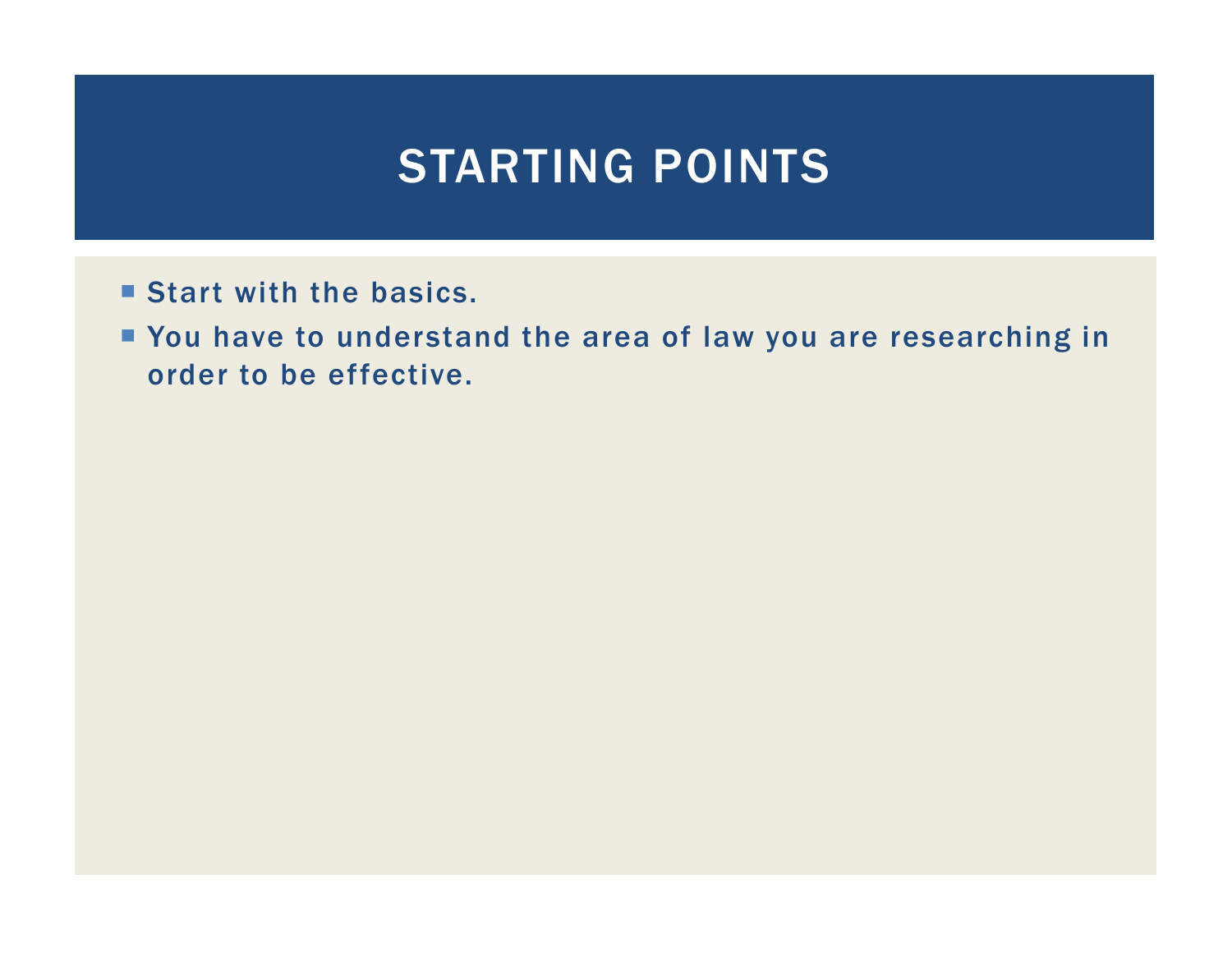- **Use textbooks and other secondary sources like the CED and use of the CED** and the Canadian Abridgement to give you a basic understanding of general legal principles.
- **These sources can also direct you to other sources.**
- **Don't ignore the footnotes: they contain valuable citations for** articles and cases that may be relevant.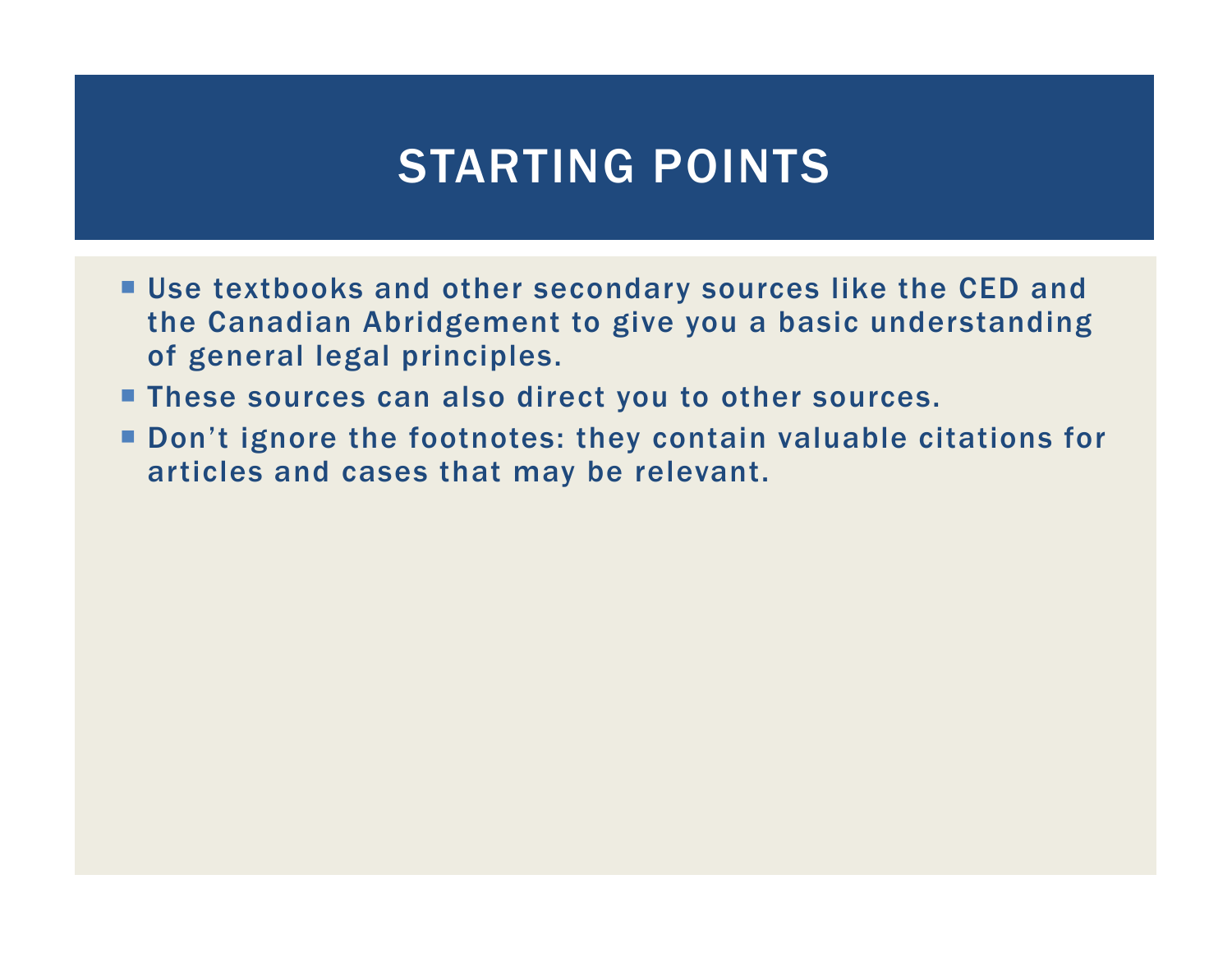- Consider whether your problem has a statutory element.
- If so, note up the legislation in question to find applicable case law.
- If you're not sure, don't be afraid to browse the list of statutes.
- Watch for changes to legislative language and numbering.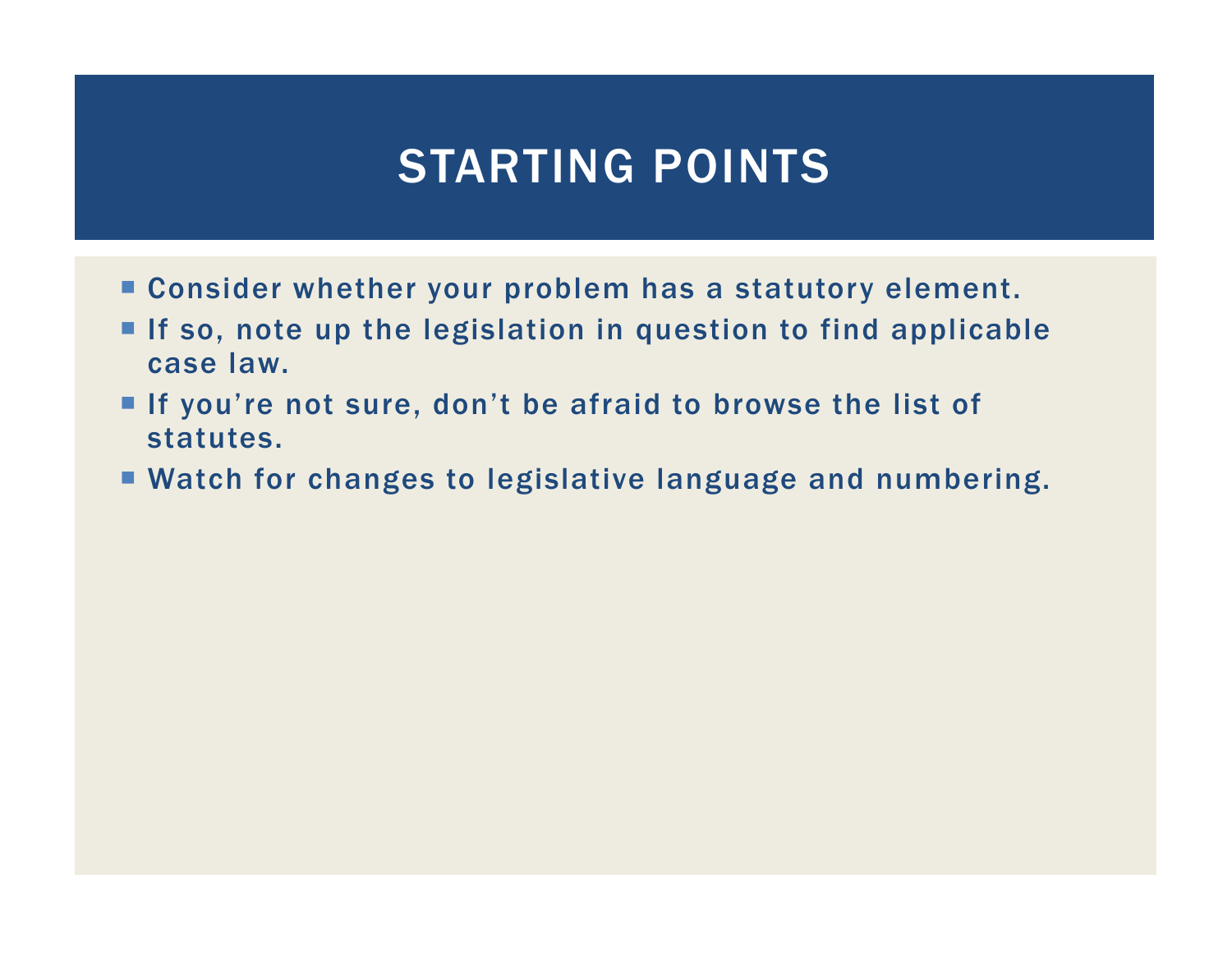- **Where your problem involves issues of interpretation, check** dictionaries and words and phrases resources.
- **Recent articles can also provide general principles, case** comments and alternative methods of analysis. Keep in mind that the views of the author may not reflect the current state of the law.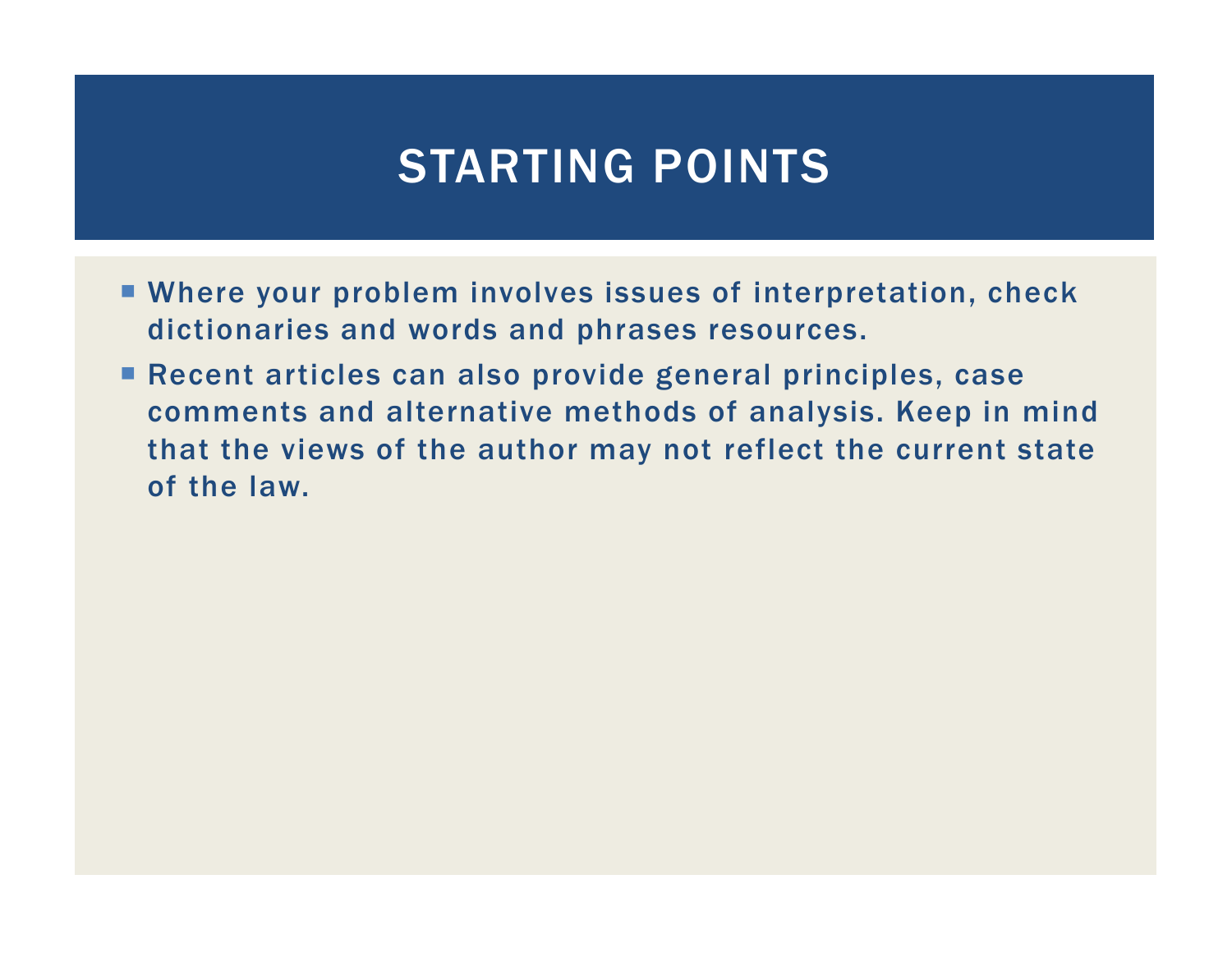- **Check the CD Rom or online resources available at your firms** and libraries.
- Check LESA, CBA and other seminar materials, which are often prepared by leading practitioners.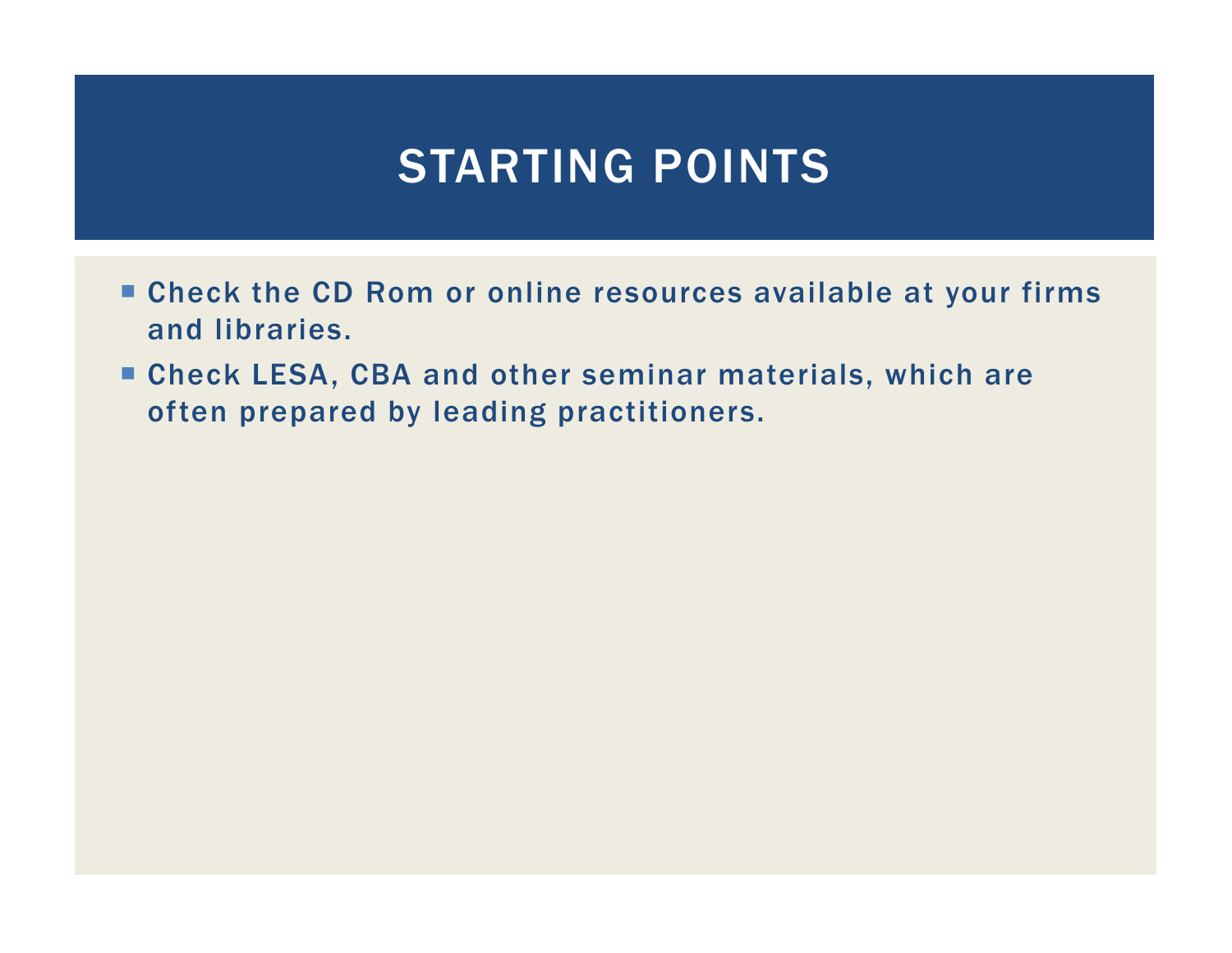- **Once you have a basic understanding of the problem, move to** the case law.
- If you have gleaned leading cases from the secondary sources, read them carefully. Pay particular attention to factual or legislative similarities or differences.
- **Watch out for cases that contain multiple judgments, as it can** be difficult to determine the majority position on various issues. A chart can be helpful (seriously!).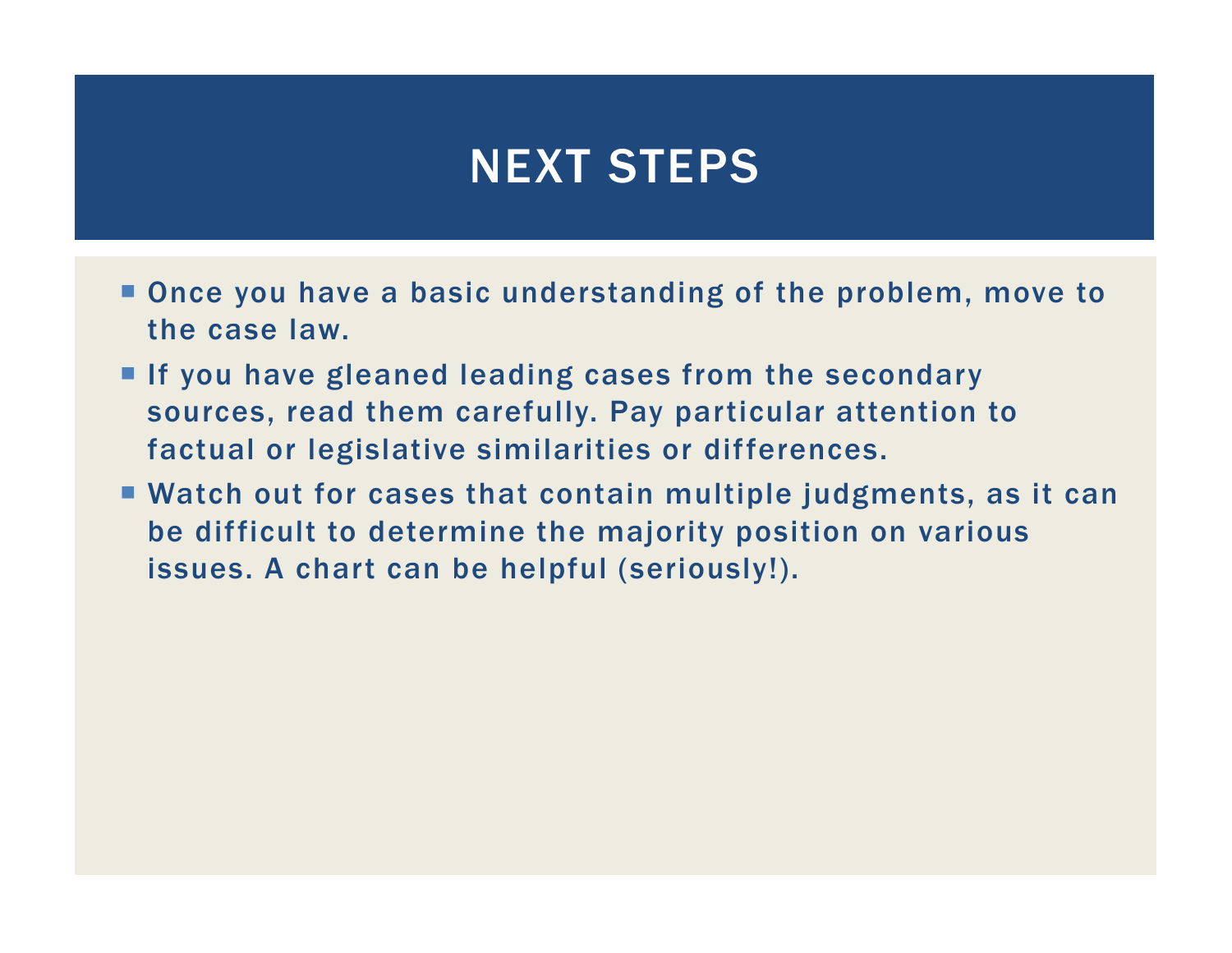- **Where possible, focus on law from the applicable jurisdiction,** particularly where your issue involves a matter of procedure or is tied to statute.
- Keep in mind that case law from certain jurisdictions carries more weight than case law from others.
- Note up, note up, note up!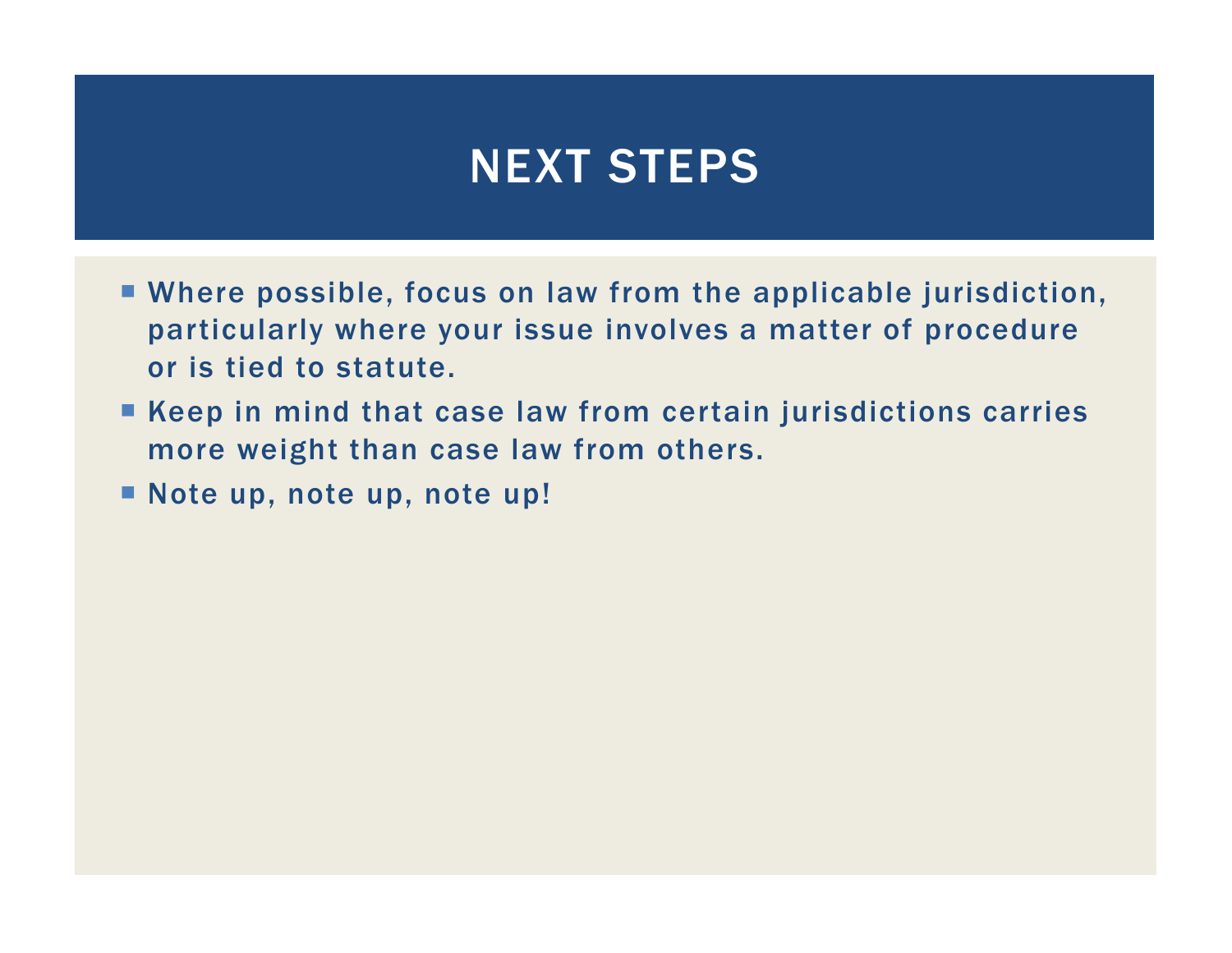- If there are no obvious leading cases, formulate a search strategy.
- Use key words and resource lists from textbooks and other<br>exceeding and resource lists from textbooks and other secondary sources, such as the Canadian Abridgement and CED keys.
- **Browse the indexes in topical case reporters.**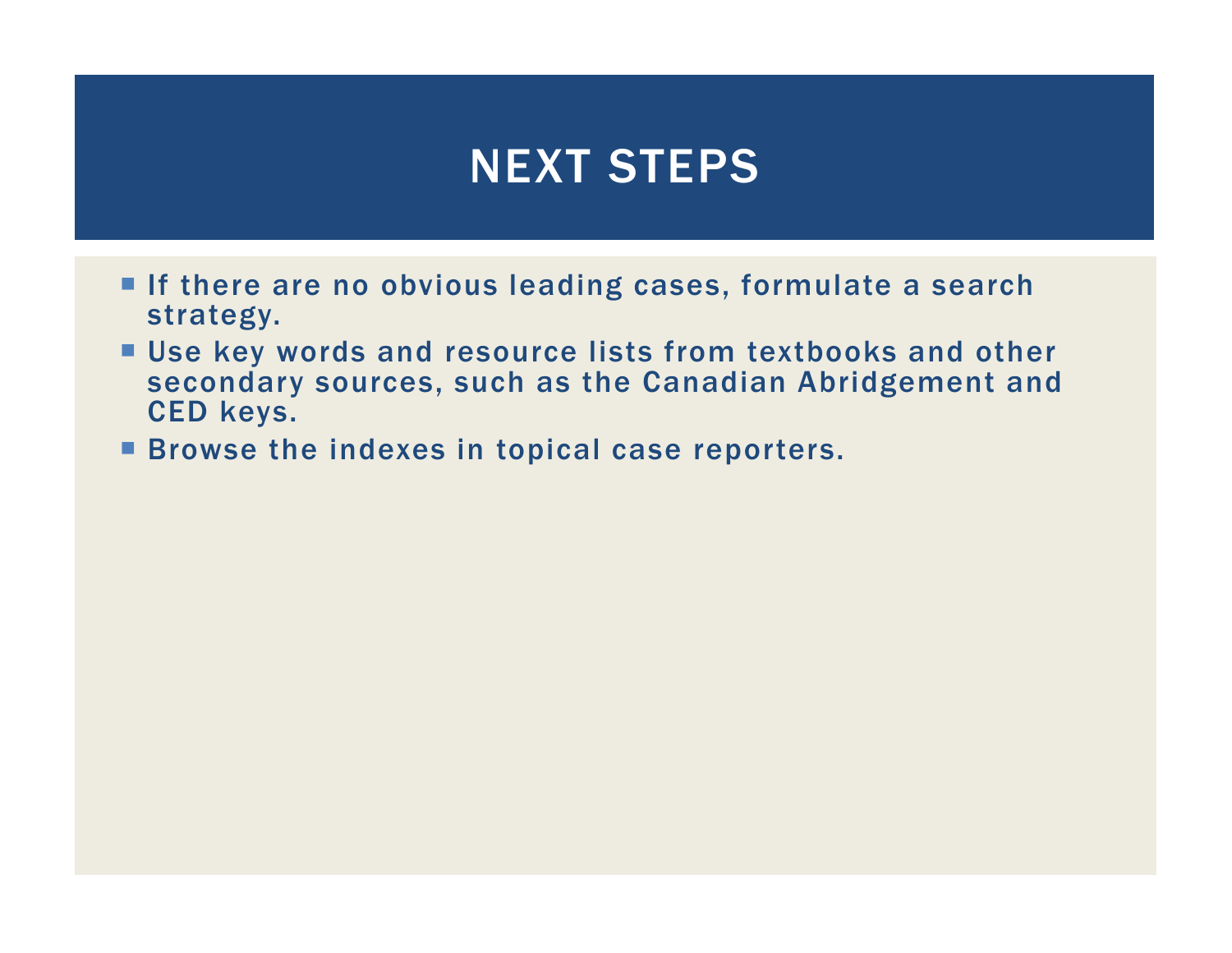- **Conduct online searches, keeping in mind the limitations of** the databases you are using.
- **Think about your search terms ahead of time, using the key** words you have come across in other sources.
- **Use general searches and digest databases to narrow your** focus, then move to more specific searches.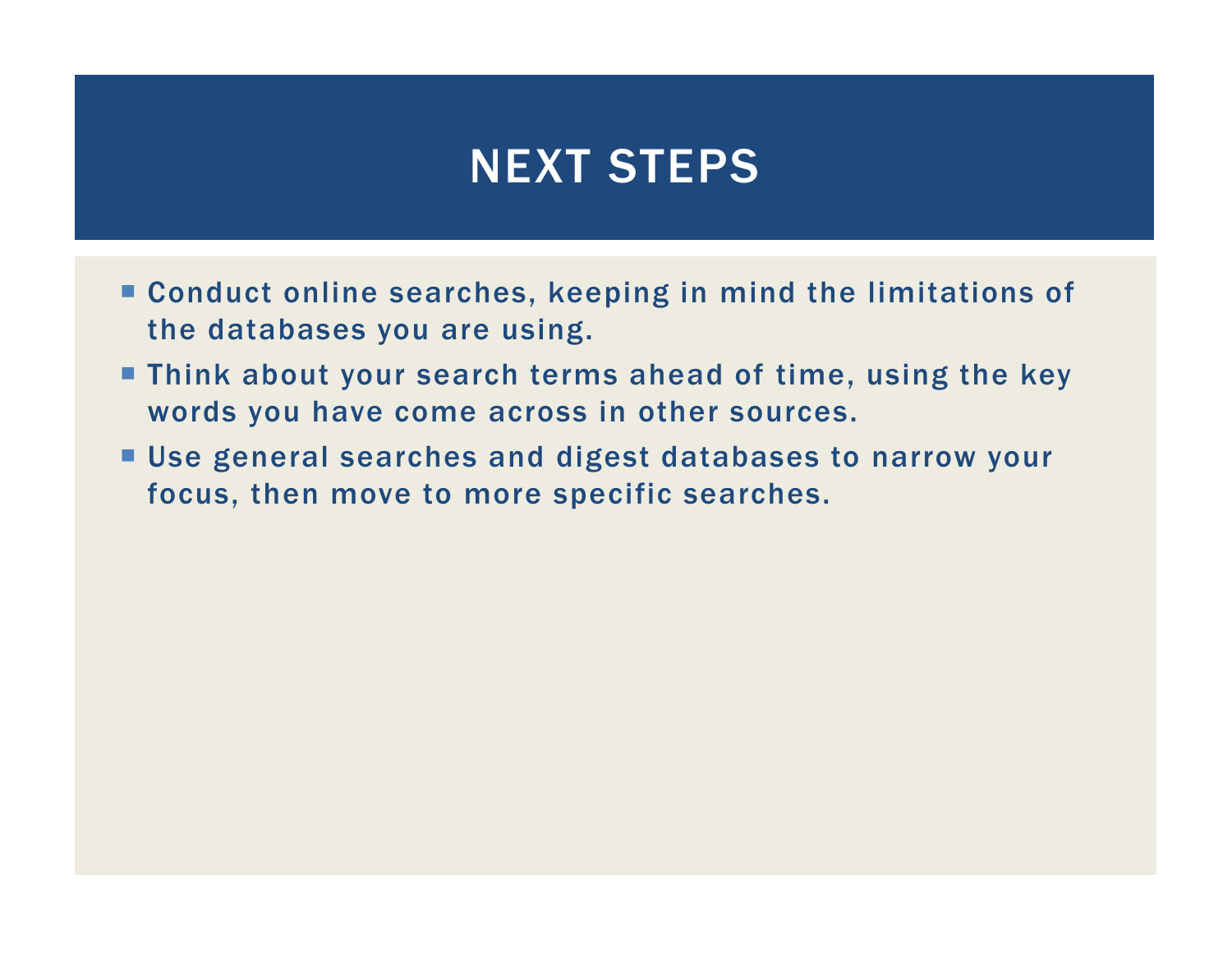- Be aware of the different fee schedules in place for online resources.
- **Review digests or headnotes online to avoid unnecessary** printing charges.
- **Use the most cost effective ways of printing cases.**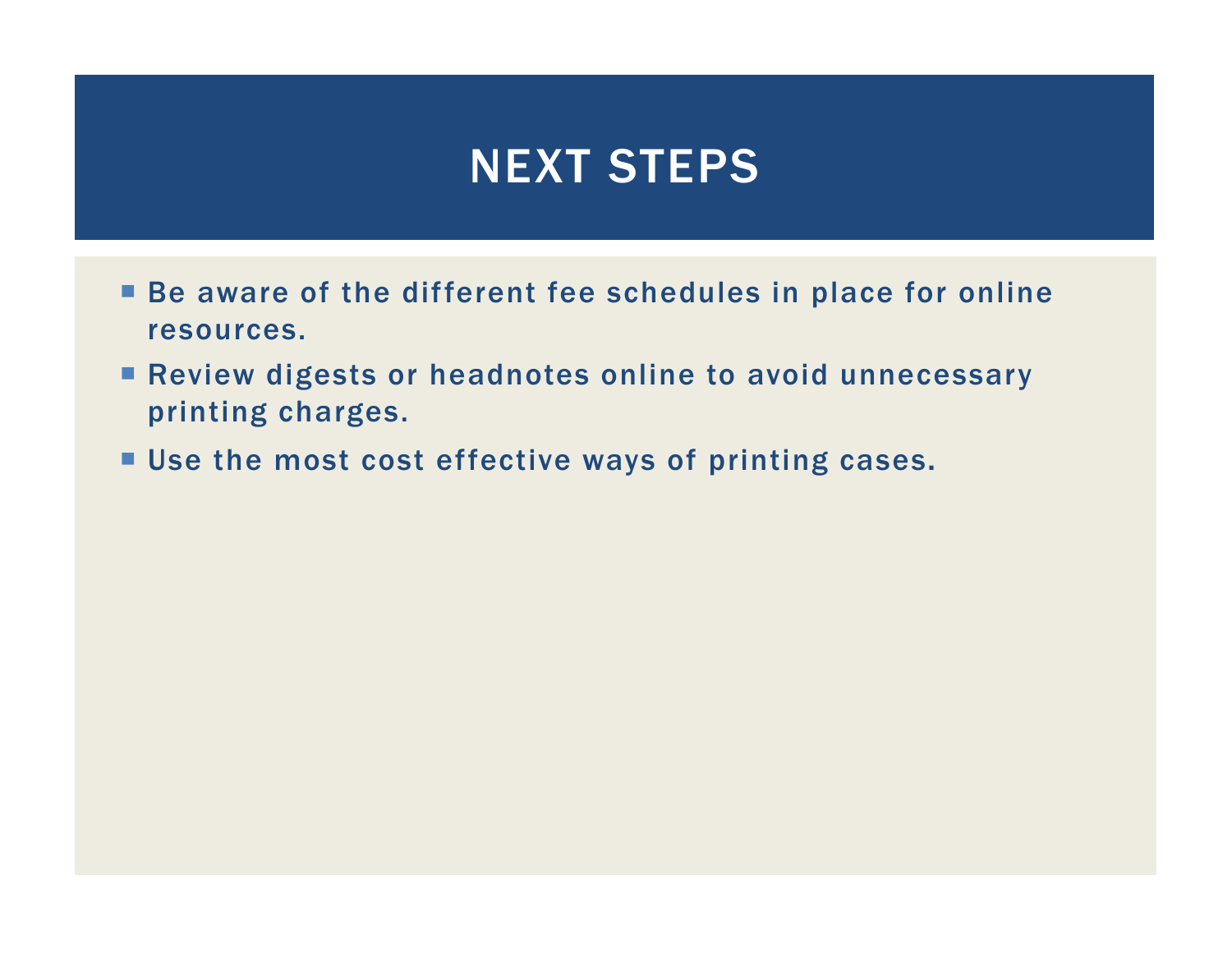- **Legal research does not end with finding the law.**
- Apply the law to the facts underlying the problem you have been given. If you haven't been given the facts, ask for them or note that in your memo.
- Don't be afraid to reach a conclusion, but be sure to back it up.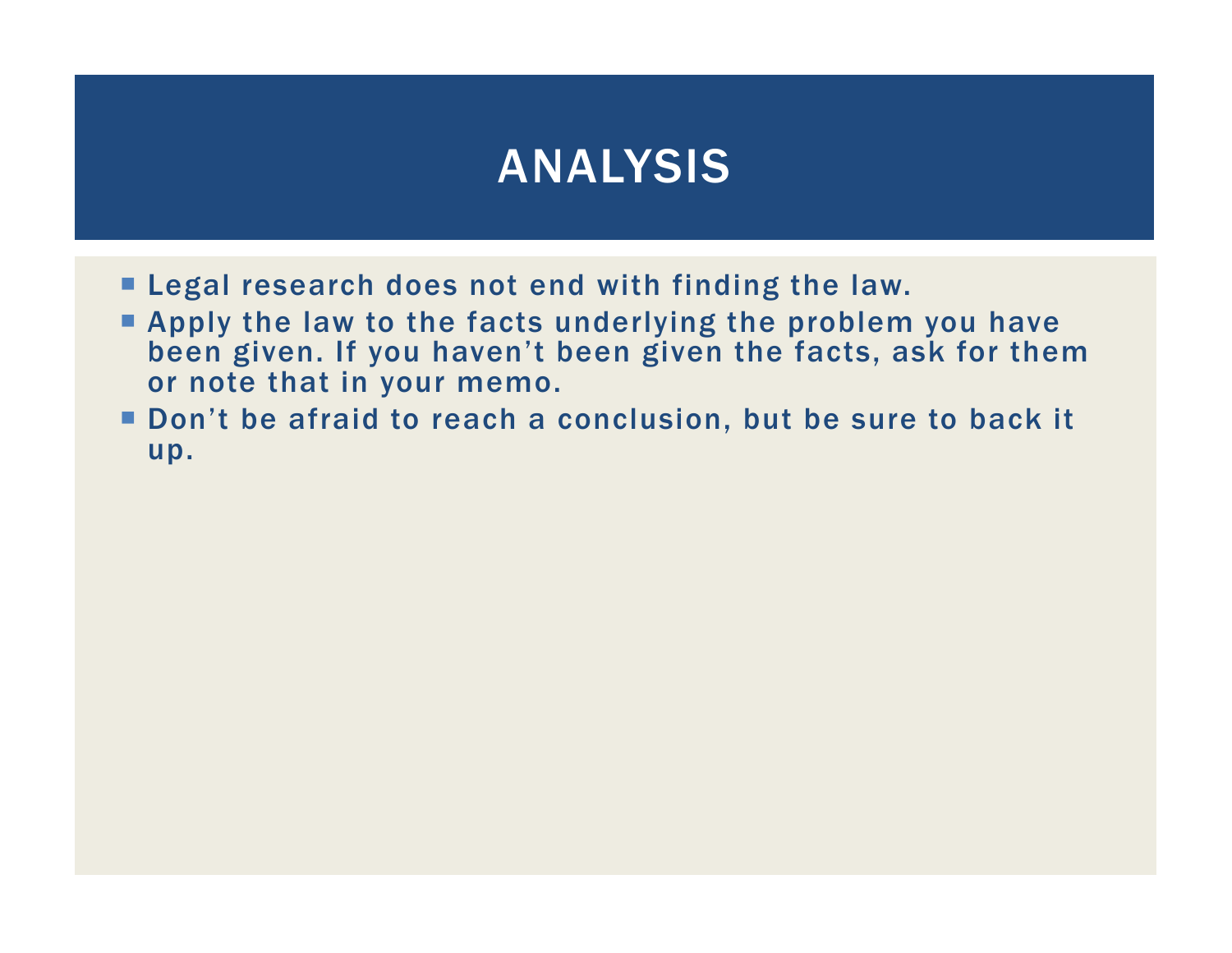Make sure your analysis flows logically from start to finish:

- What are the elements of each issue or cause of action?
- What legal principles apply to each?
- How do the facts relate to each issue and the legal principles?
- Example: interlocutory injunctions.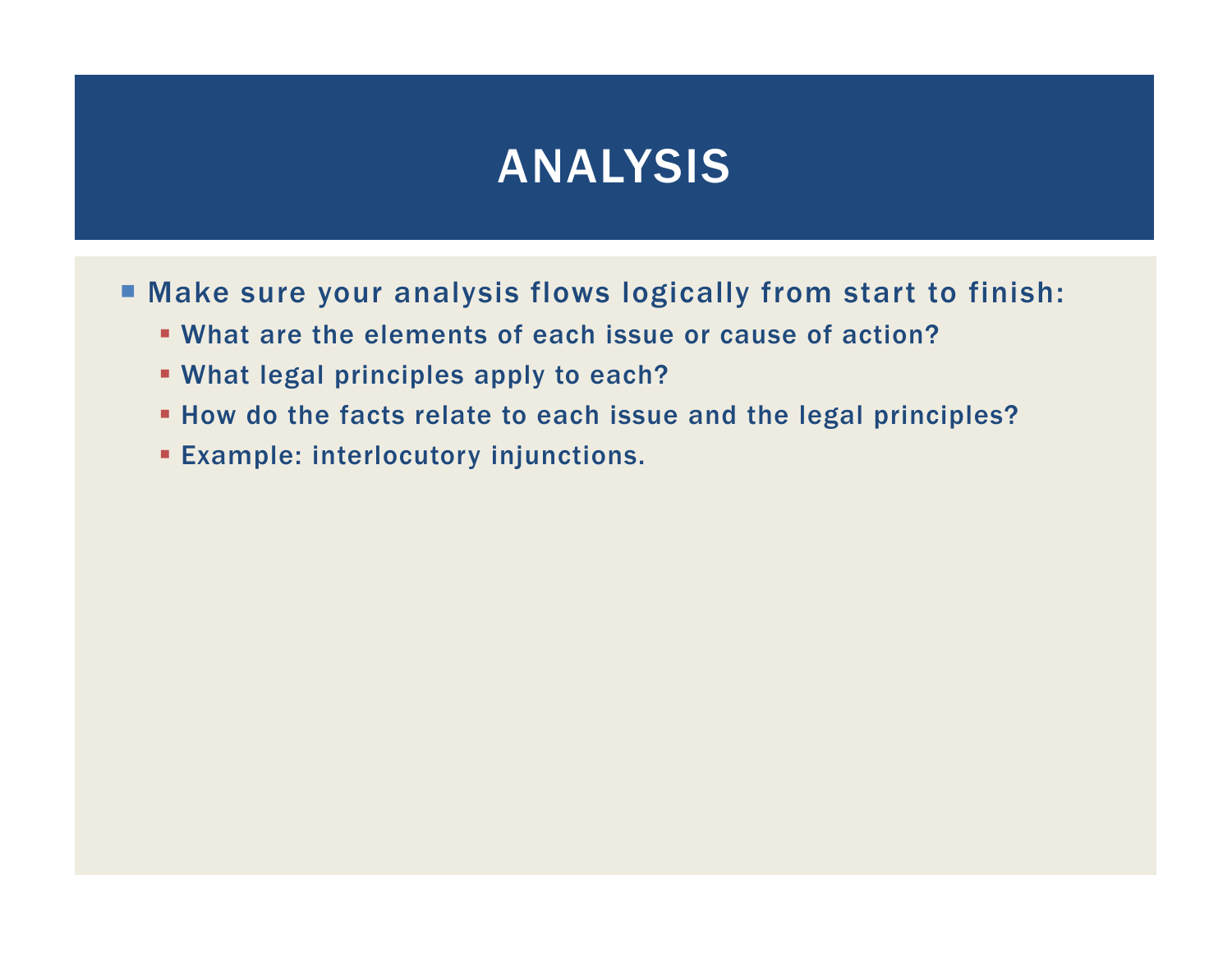- **Think about what will be useful to the lawyer reviewing your** work, the client and the judge (if applicable):
	- Why are the cases you are citing important?
	- What are the similarities and differences between the cases and your facts?
	- Are you applying existing legal principles or extending the law to apply to your circumstances?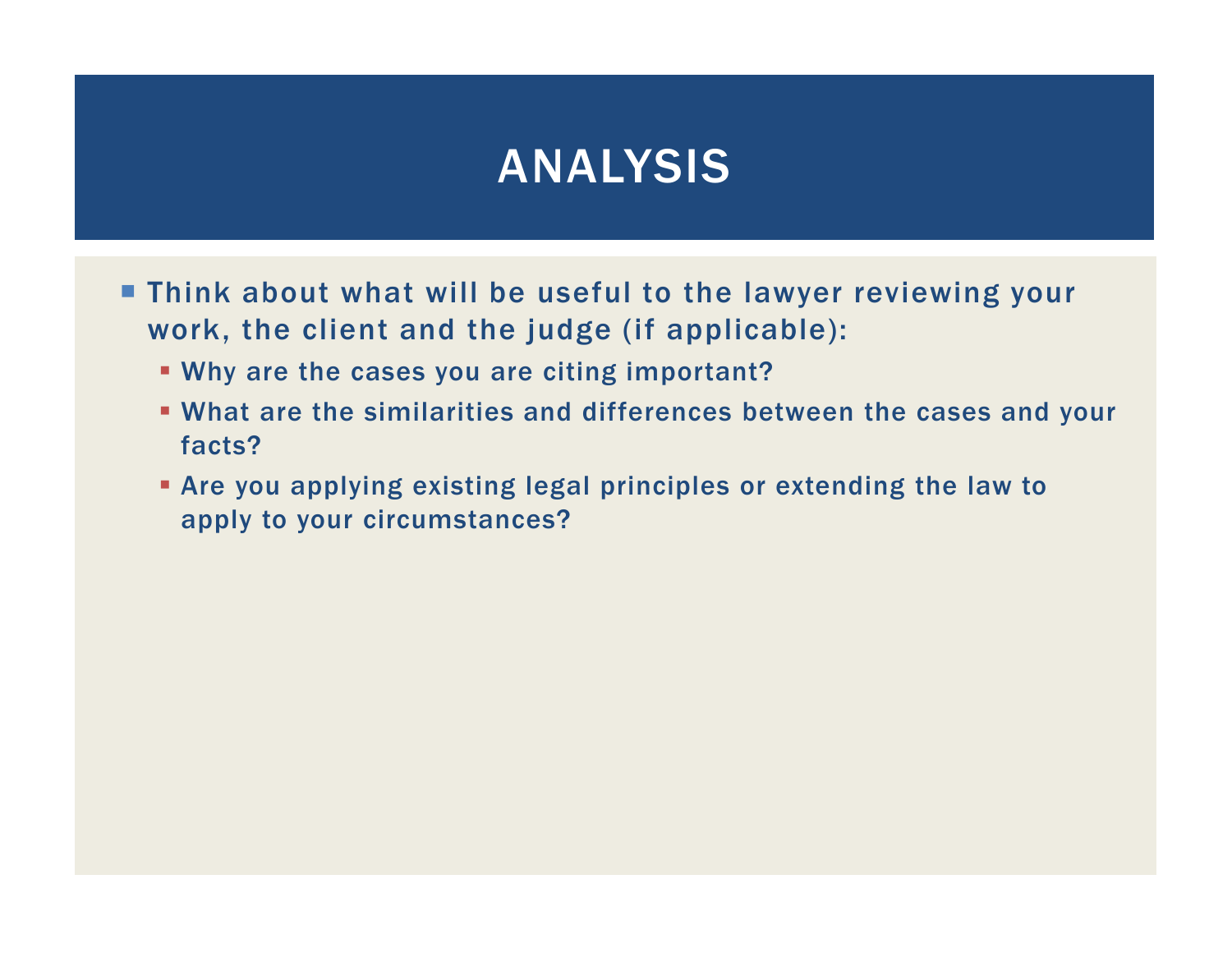- **Do not ignore case law that is unfavourable to your position.**
- **Regardless of any ethical obligations that may apply, from a** practical perspective, both your case and your reputation are best served if you can address and distinguish unfavourable law.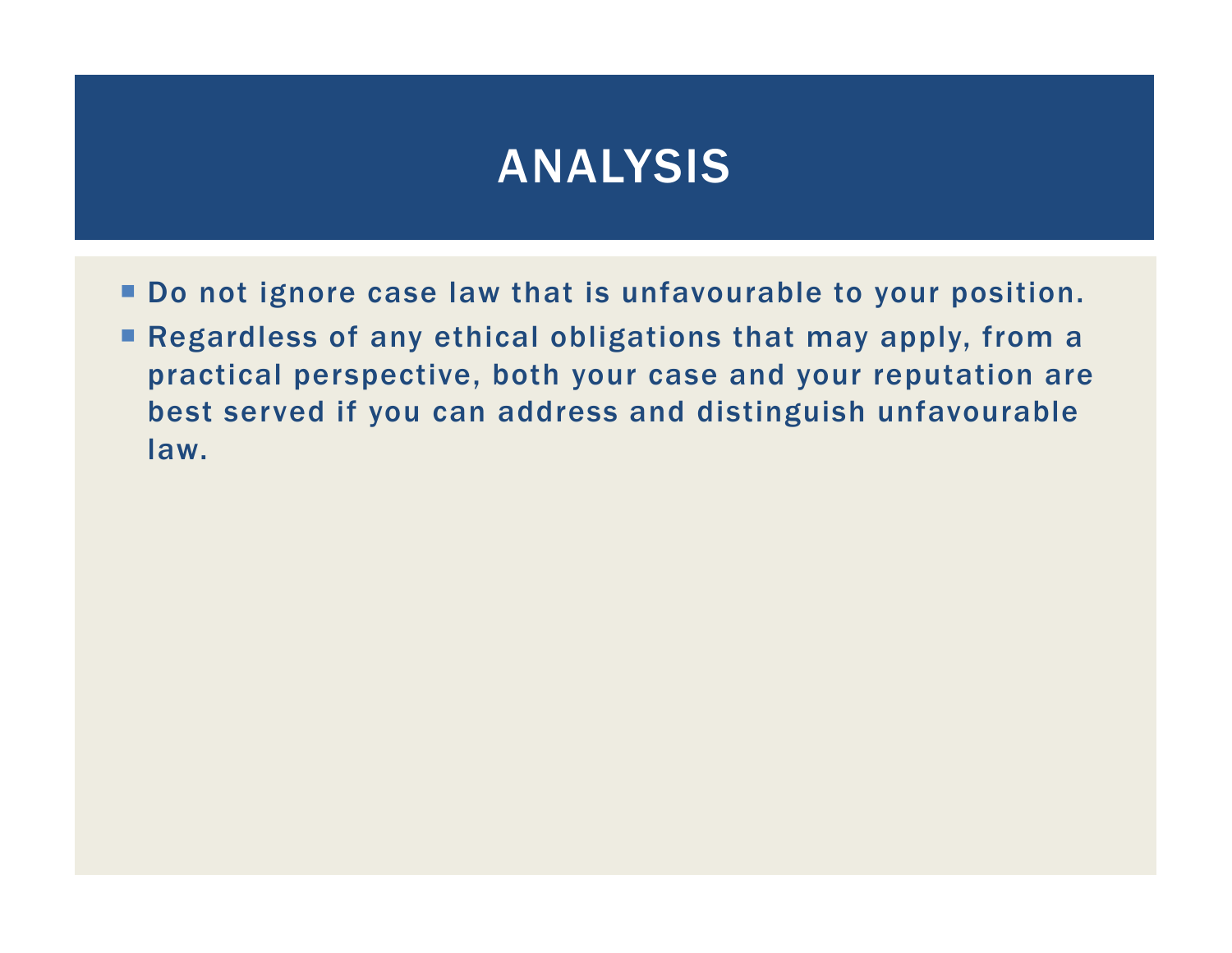**Provide your answer in a comprehensible and useable format:** 

- $\textcolor{red}{\bullet}$  Introduction (what the memo is about);
- Brief Conclusion (if the memo is more than a few pages);
- Facts;
- **E** Issues;
- Analysis (with subheadings for each issue);
- Conclusion and Recommendations;
- Sources Consulted.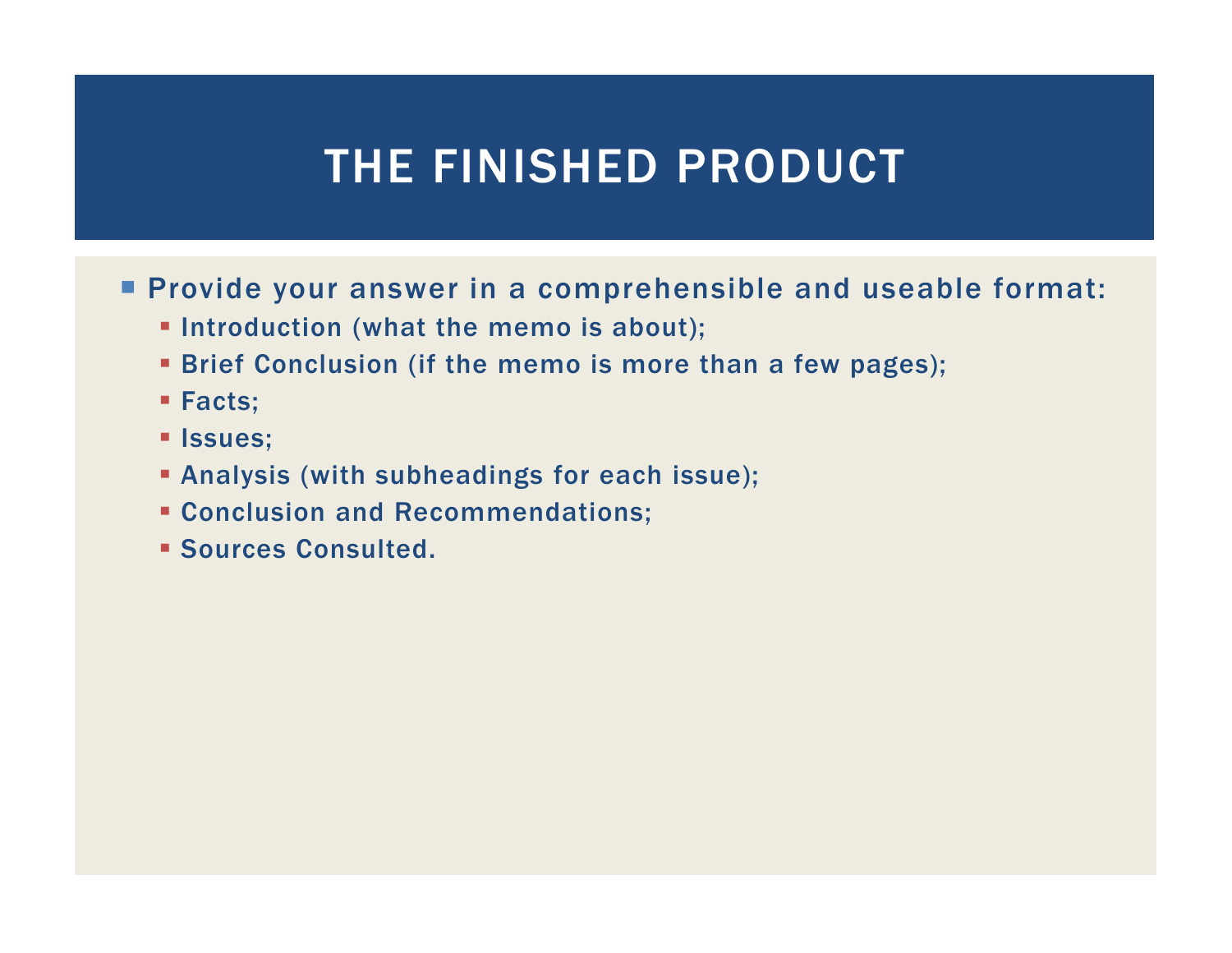- This format forces you to follow a logical progression.
- $\blacksquare$  It can also be used as an outline, which will help you organize your thoughts and approach.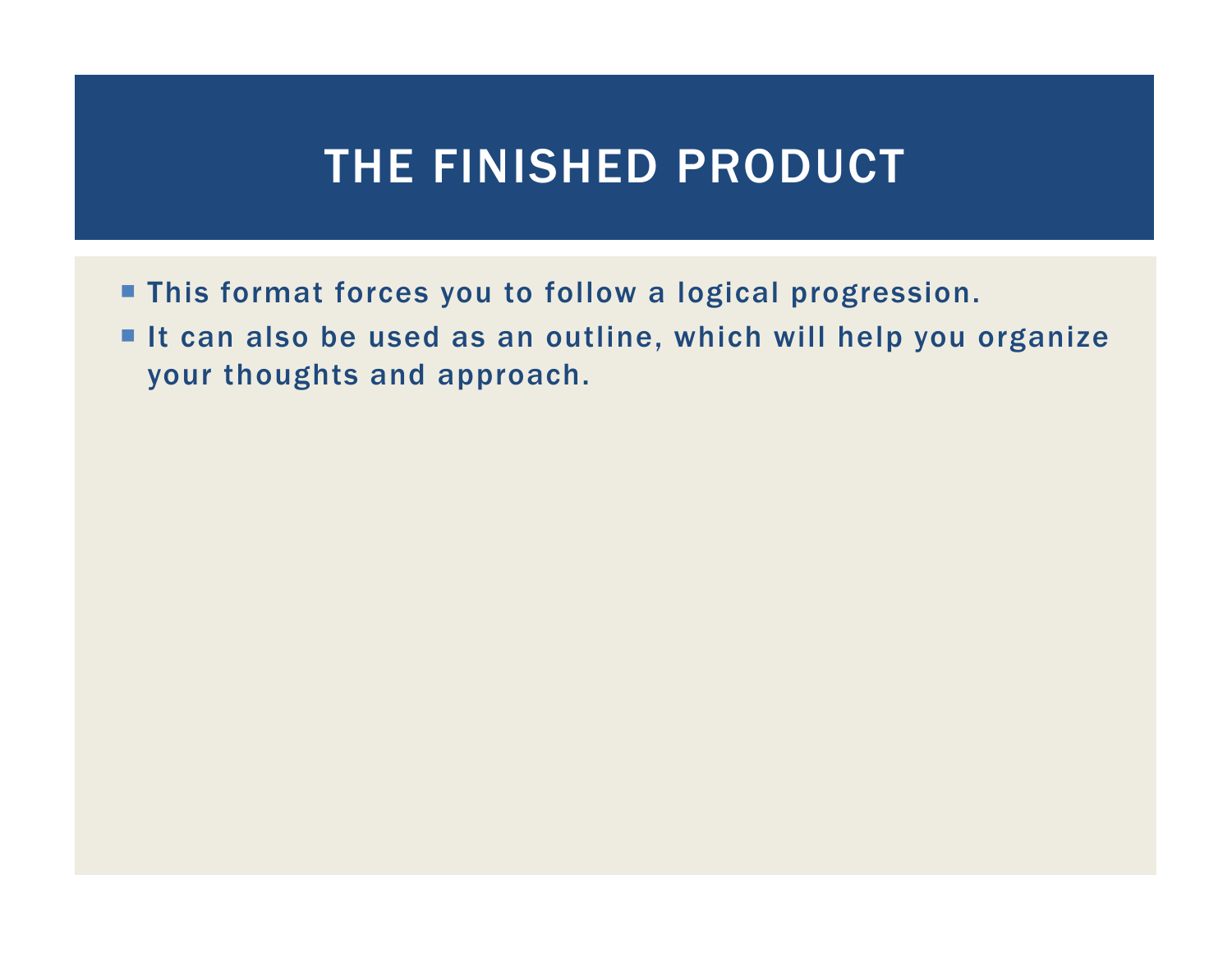- Use your subheadings effectively. For example, I would organize the analysis section of a memo on interlocutory injunctions as follows:
	- What is the test for an interlocutory injunction?
	- **In there a strong prima facie case or serious question to be tried?**
	- Can we establish irreparable harm?
	- **What is the balance of convenience?**
	- Do we need an undertaking?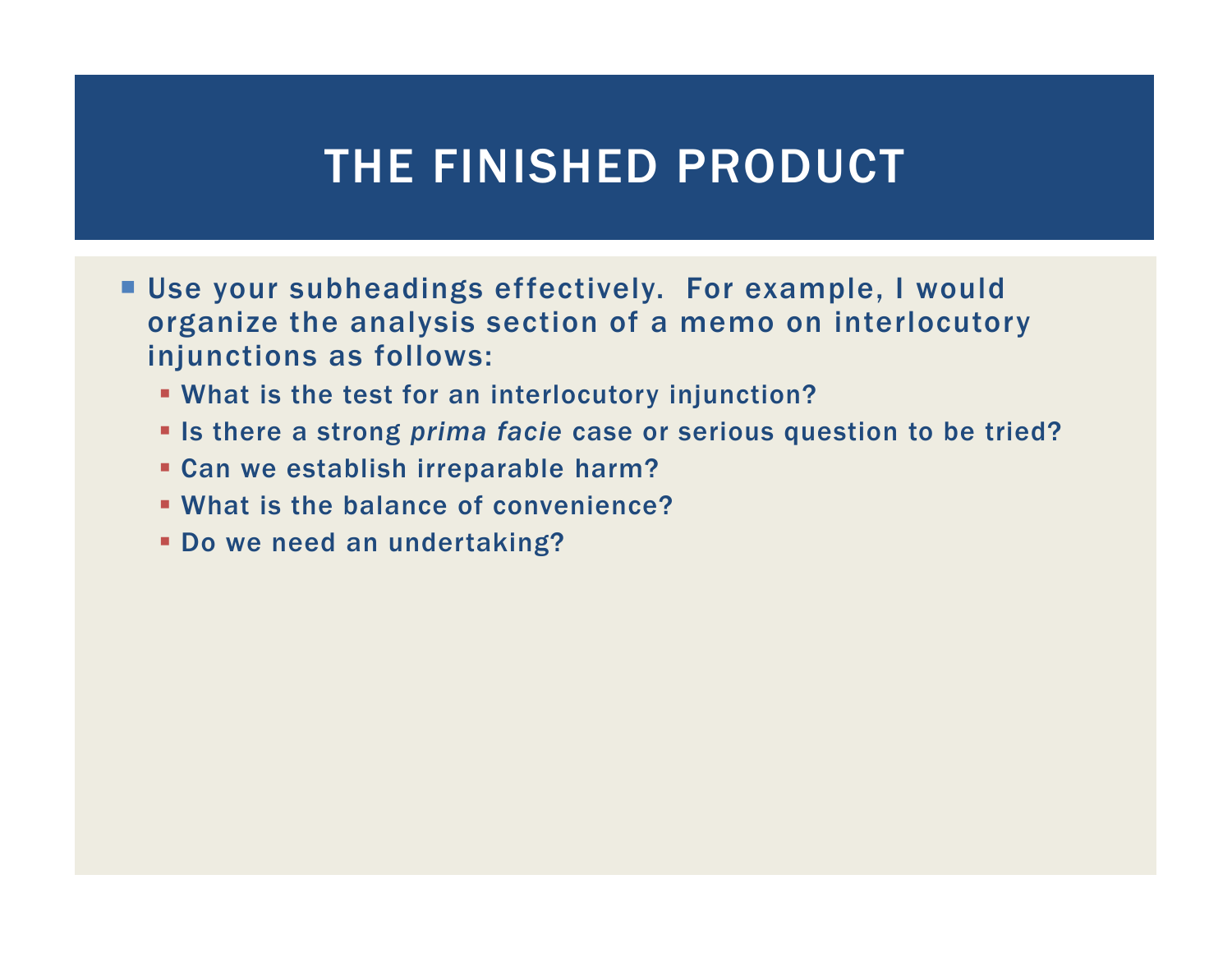- **Give yourself time to edit your work. If you read it again in a** day or two, you will be better able to identify areas that need work.
- **E** Avoid overly long quotations by paraphrasing instead. Many readers simply skip over large sections of quoted text.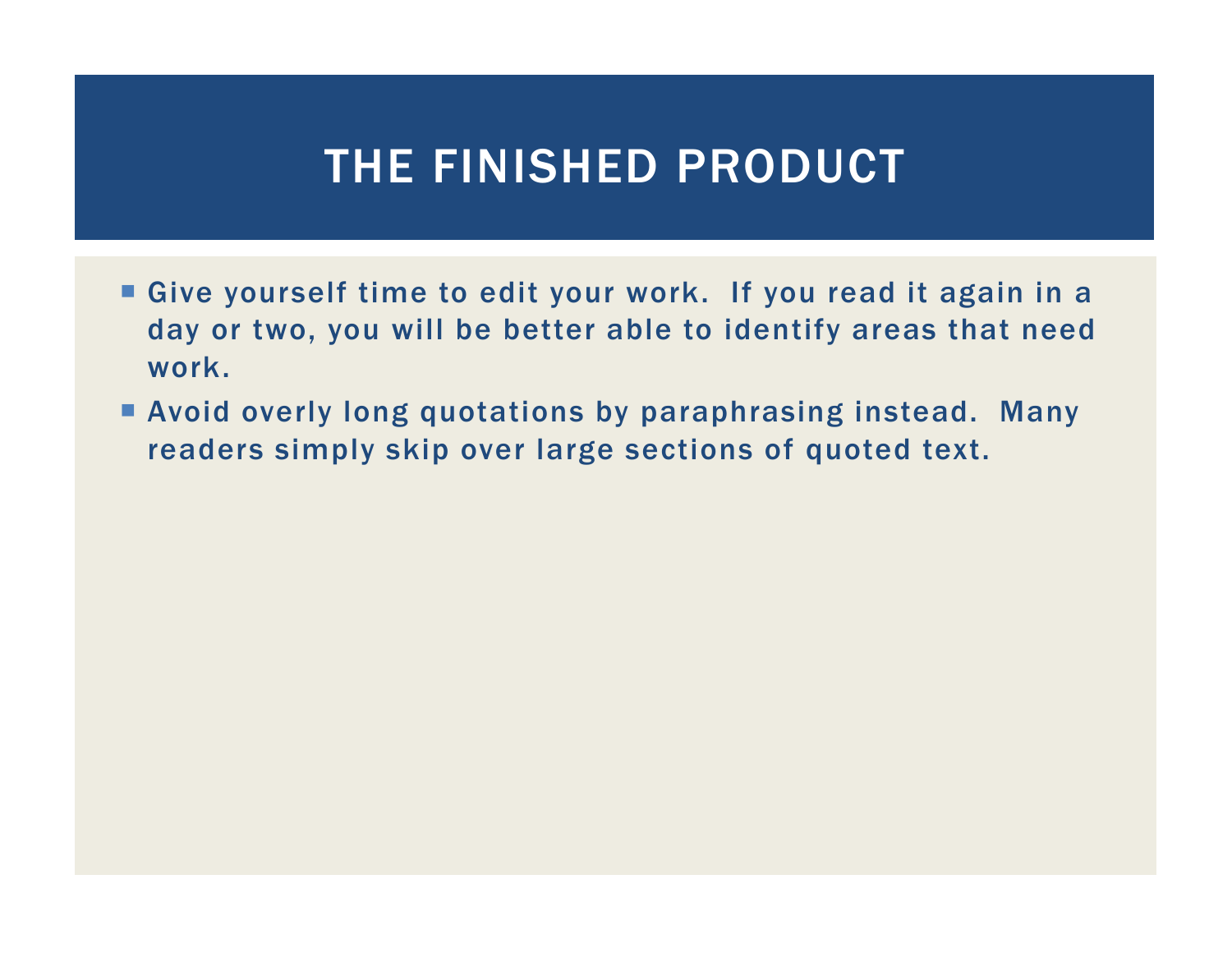- **Example 2** Always consider the end use of your research project.
- If you are drafting an opinion letter that will go to a client, ensure that it is suited to that purpose.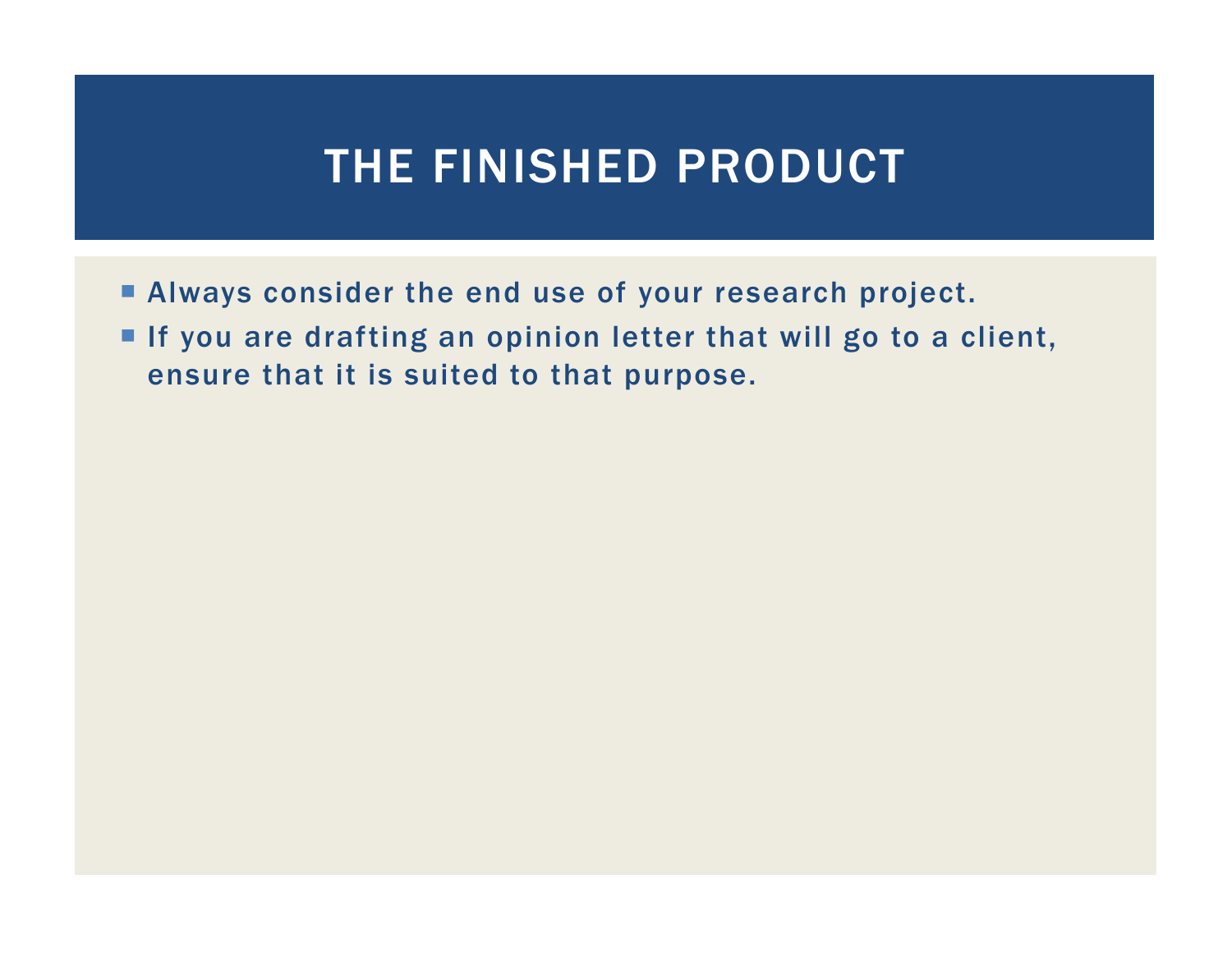- **Most clients want a practical and expert application of the law** to their particular circumstances.
- **They do not want pages of esoteric discussion on the** evolution of the Rule of Law in Canada.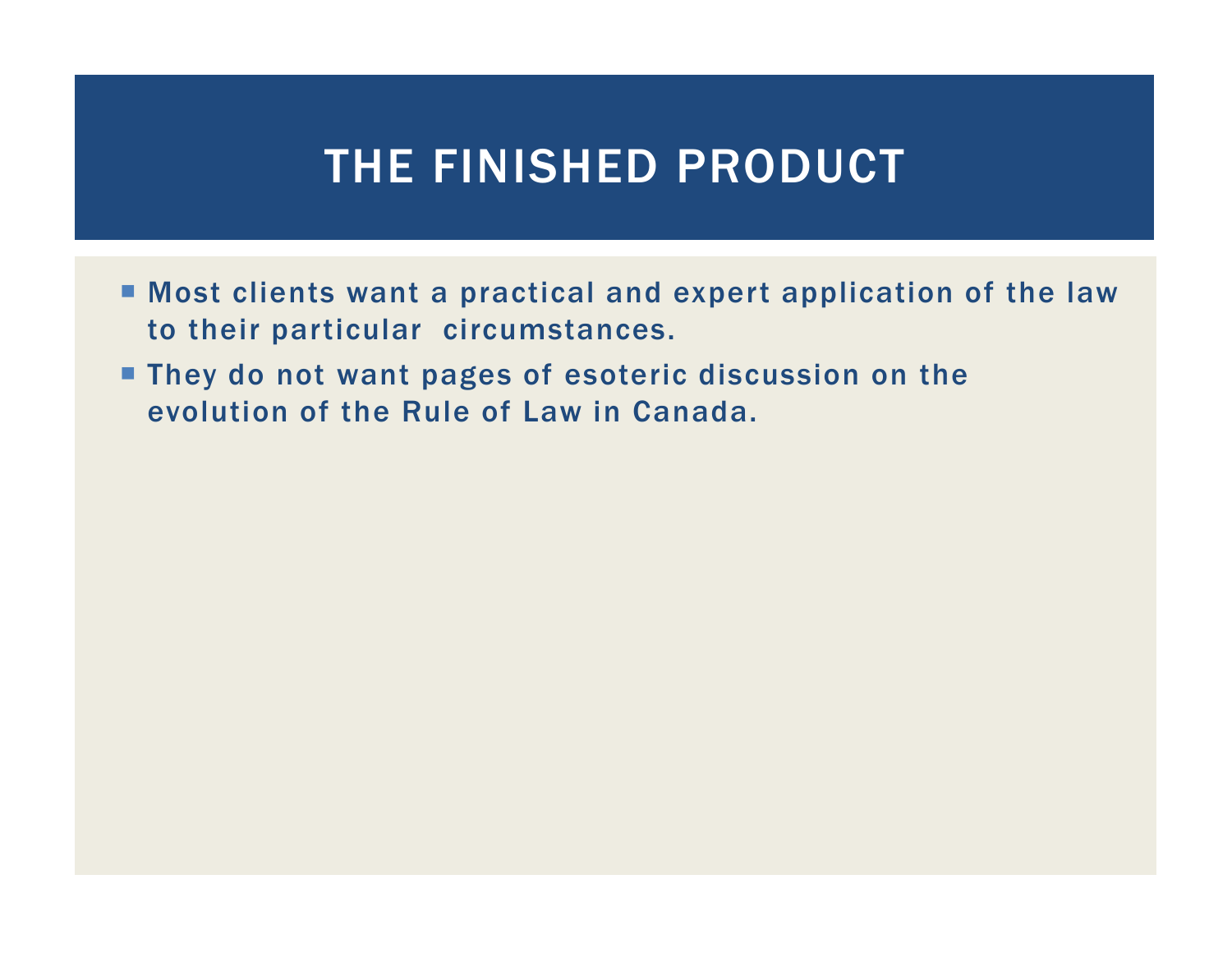- **On the other hand, if you are drafting a comprehensive** research memo for another lawyer, you can (and likely should) provide detailed analysis.
- **Research memos should contain more pure law, including** specific legal sources and full citations for secondary sources and cases.
- **Example 13 The Lawyers will cut and paste your work into opinion letters or** briefs, so if possible create a product that can be used in this way.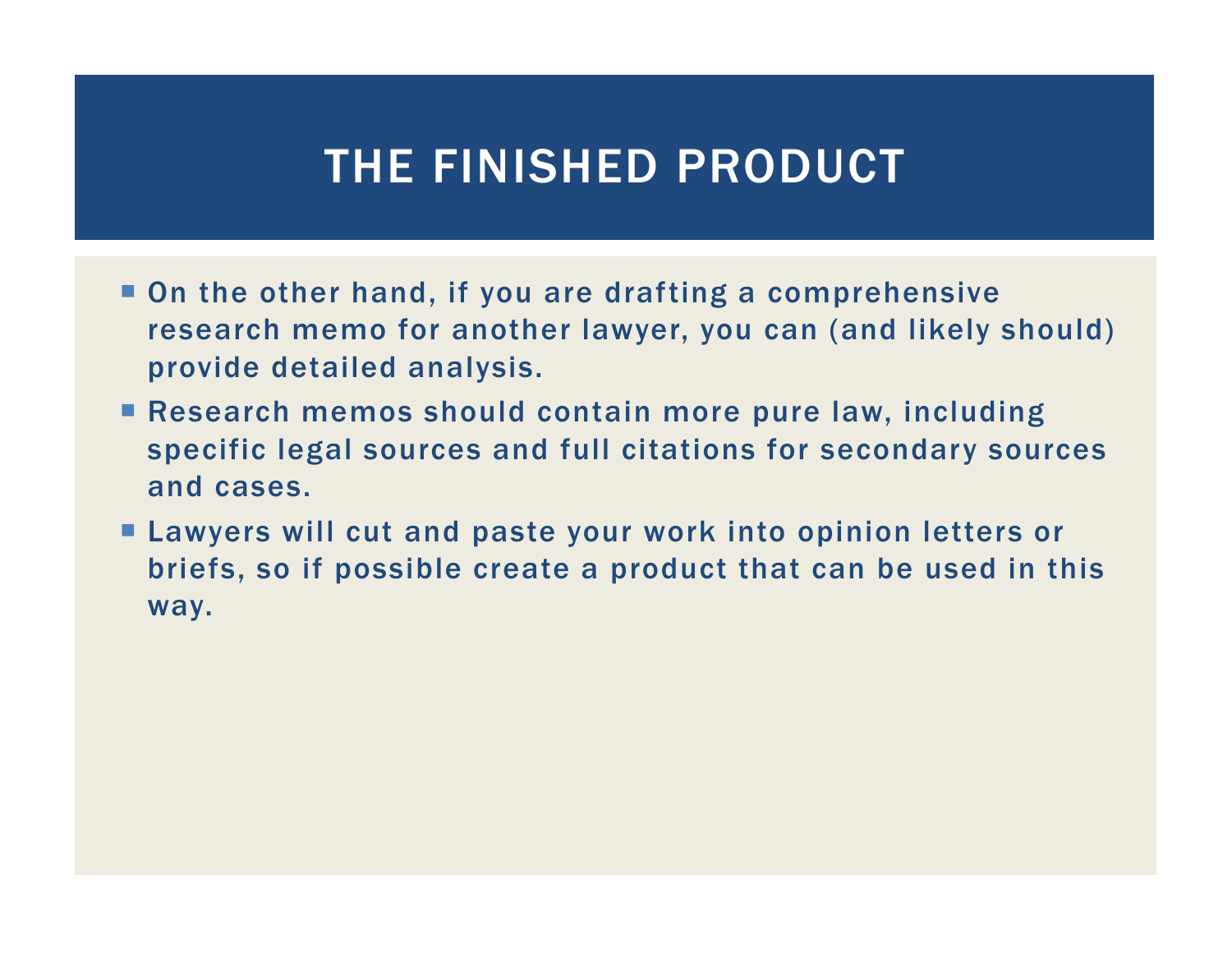- **Use the resources that are available to you.**
- **Librarians are invaluable sources of information and will** always know more than you do about legal research.
- Don't reinvent the wheel: check firm memo banks and<br>details assets detaining if anyone also has avained to databases to determine if anyone else has examined the same issue, which may give you an effective starting point.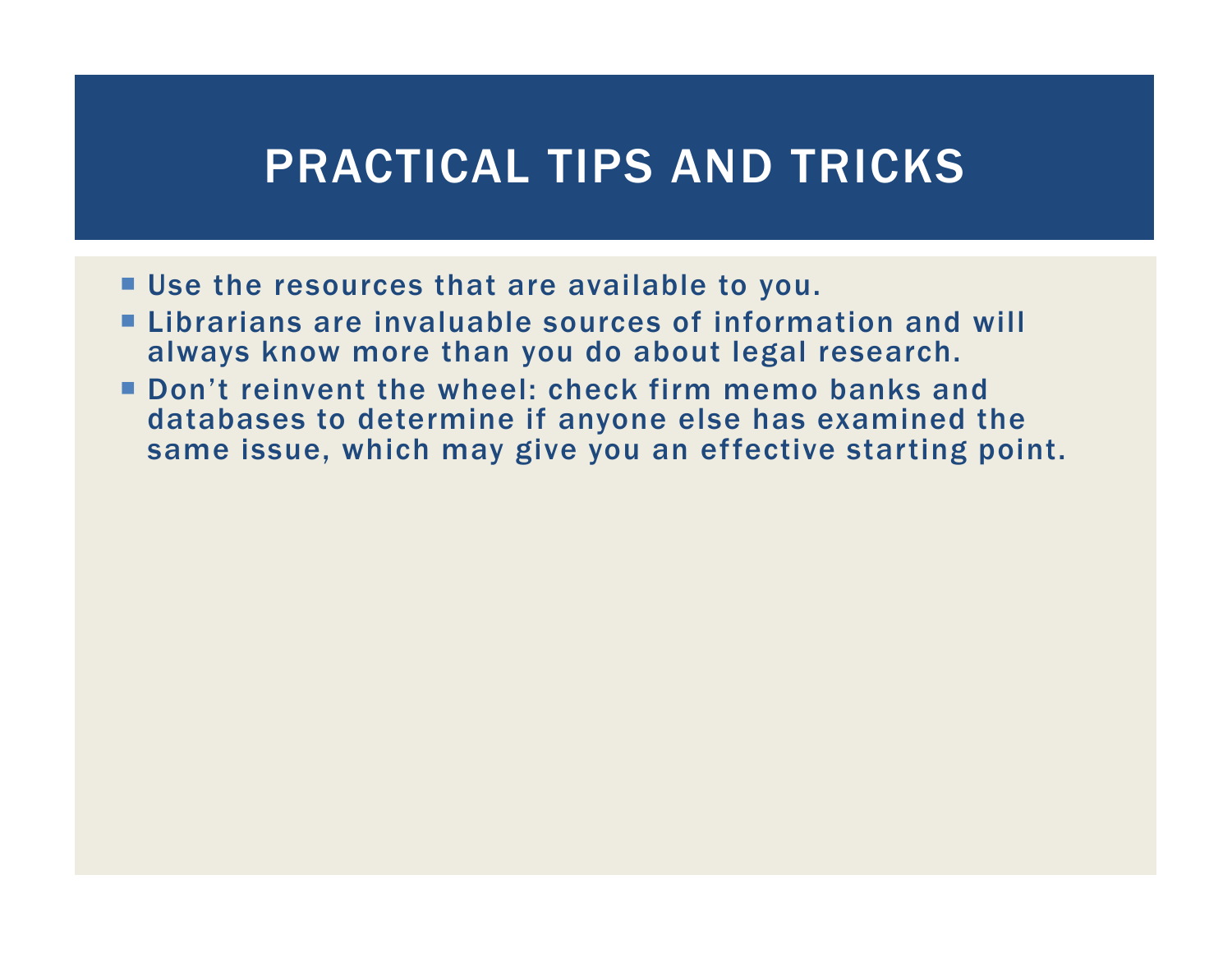- **When you are preparing an opinion or a memo for another** lawyer, ask his or her assistant for a precedent so you can use an appropriate format.
- Consider including a short conclusion at the beginning of long opinions or research memos so that the answer is readily accessible.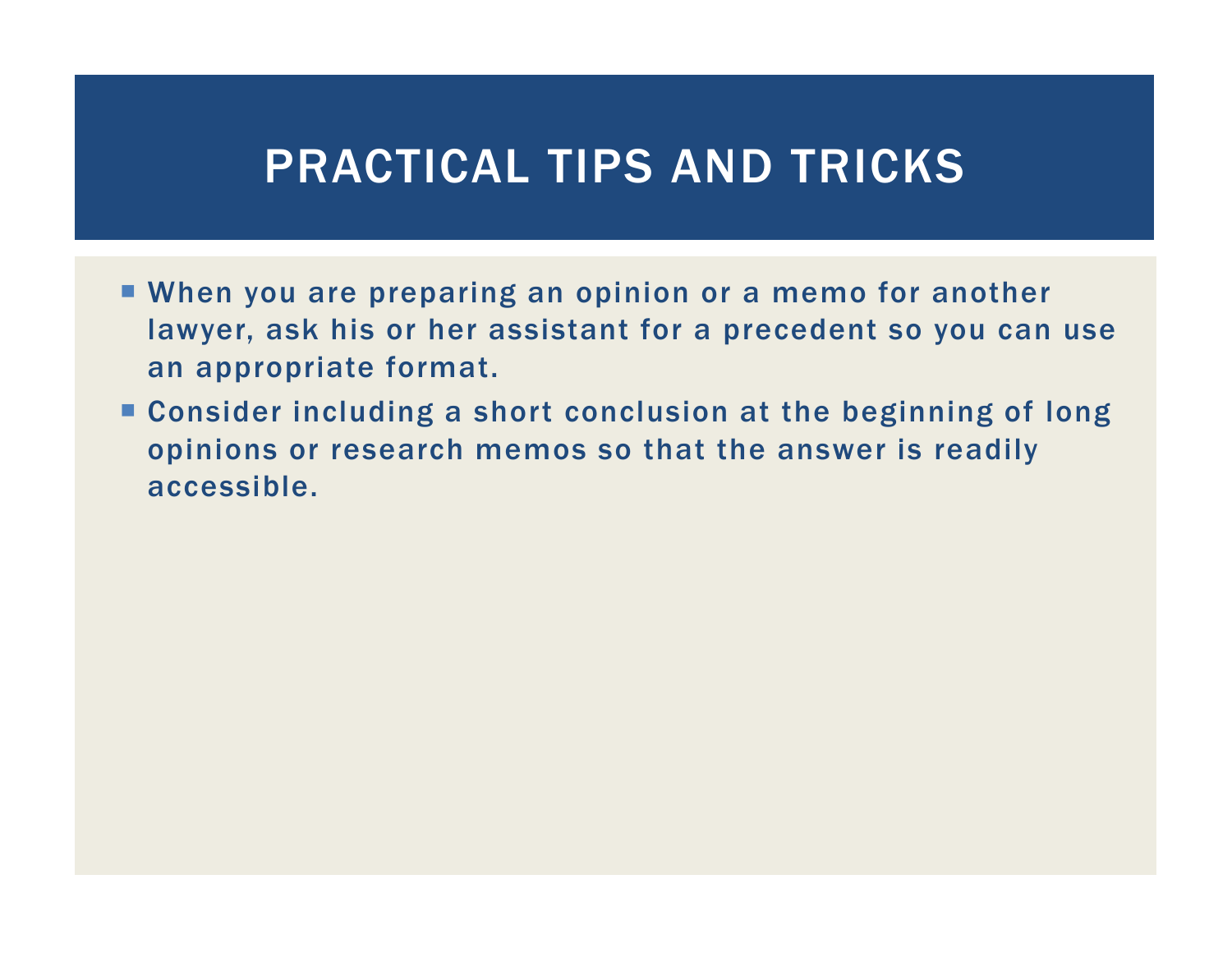- **Use proper citations.**
- **The neutral citation, if available, and a parallel reported** citation and/or a reliable electronic citation, are acceptable by the Courts.
	- **Queen's Bench Notice to Profession Citation of Authorities dated<br>Tuesday November 12, 2013** Tuesday, November 12, 2013
	- Use pinpoint references for quotes, preferably to paragraph numbers.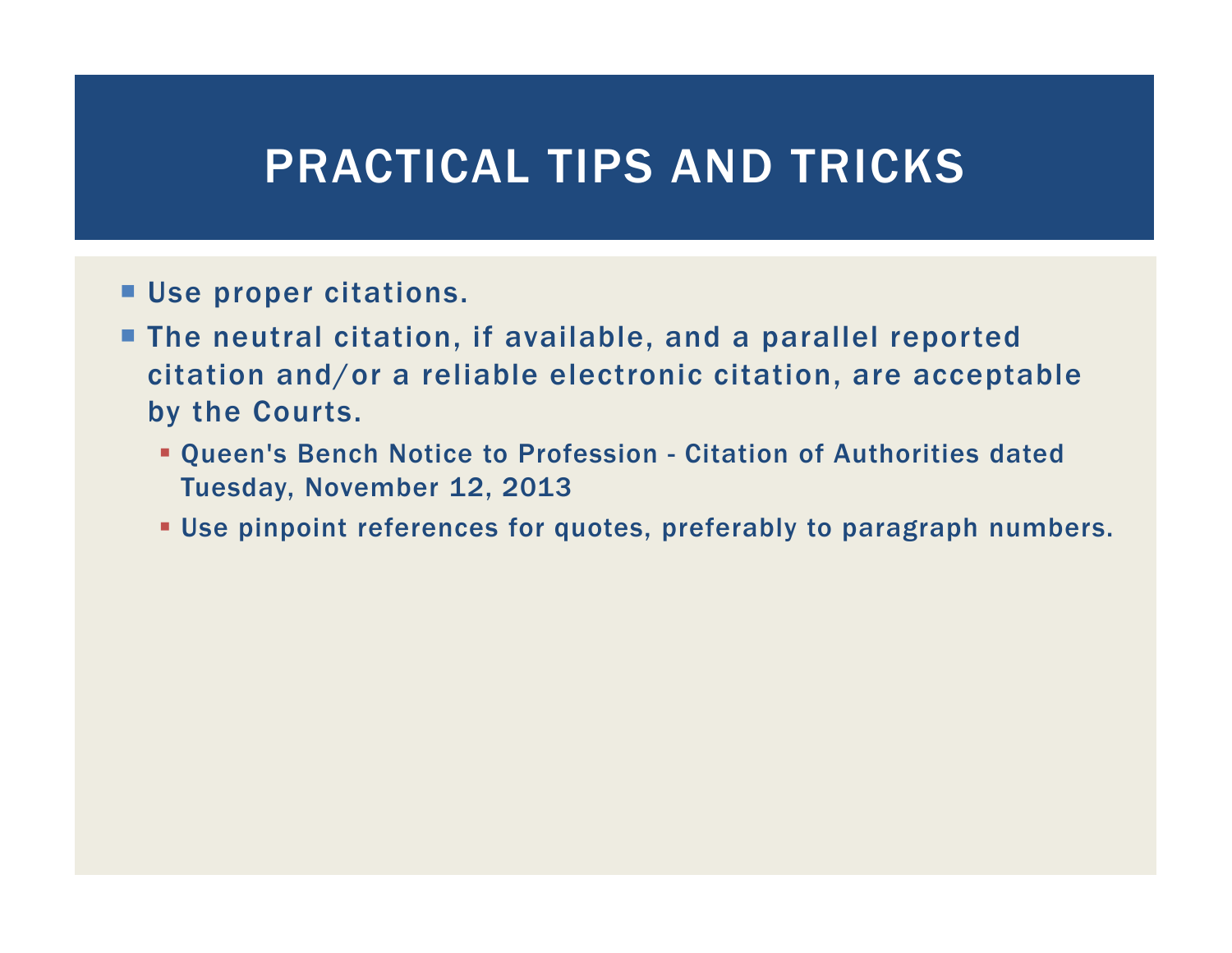- **Anticipate that you will be interrupted in the midst of a** research problem.
- **Prepare case summaries as you go, by dictation or on paper** or sticky notes that you can attach to the cases.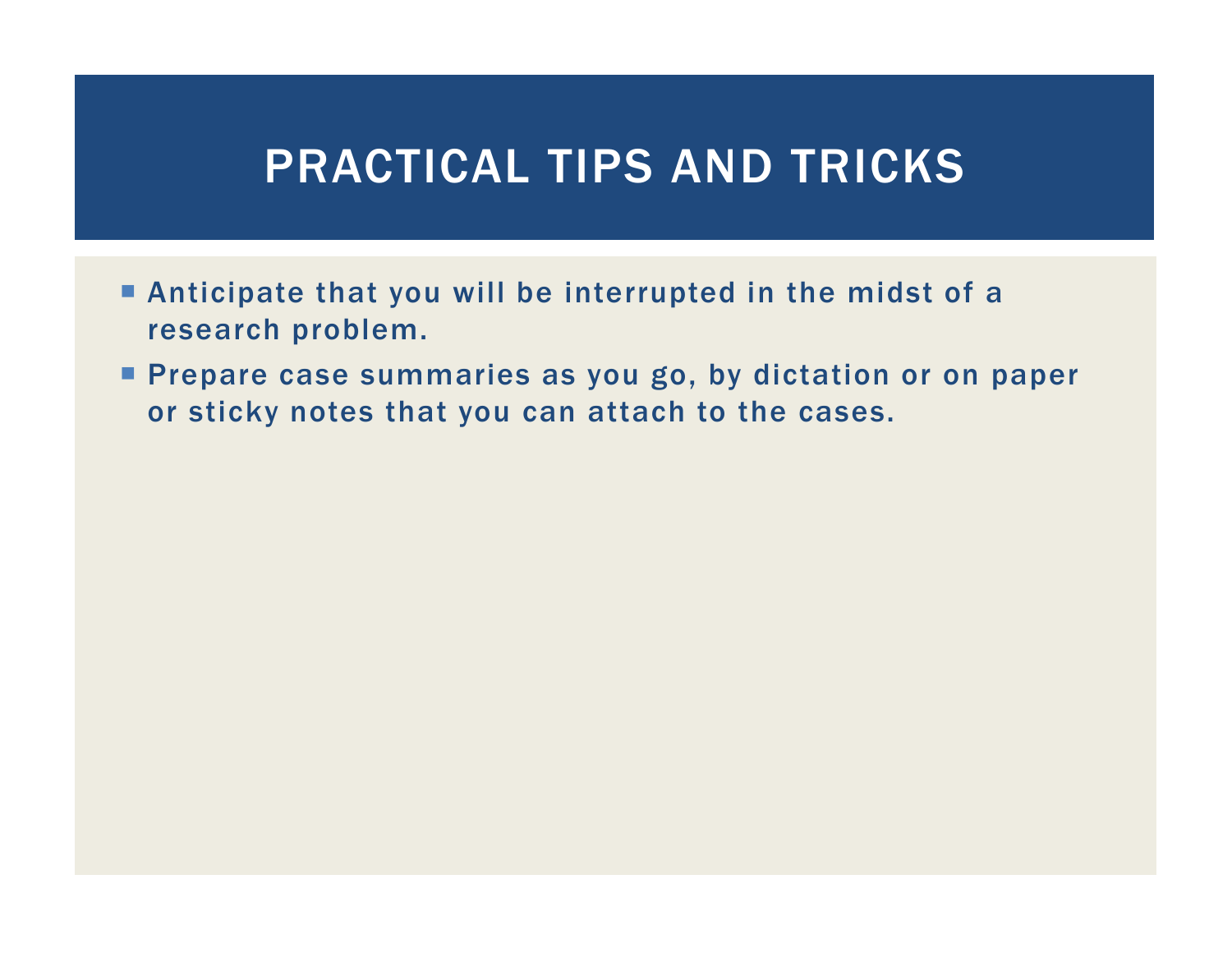- Keep records of the sources you have consulted. If you're using looseleaf editions, note the date of the most recent update. This will allow you to readily note up your research at a later date.
- Keep track of your online searches as you conduct them in order to prevent duplication.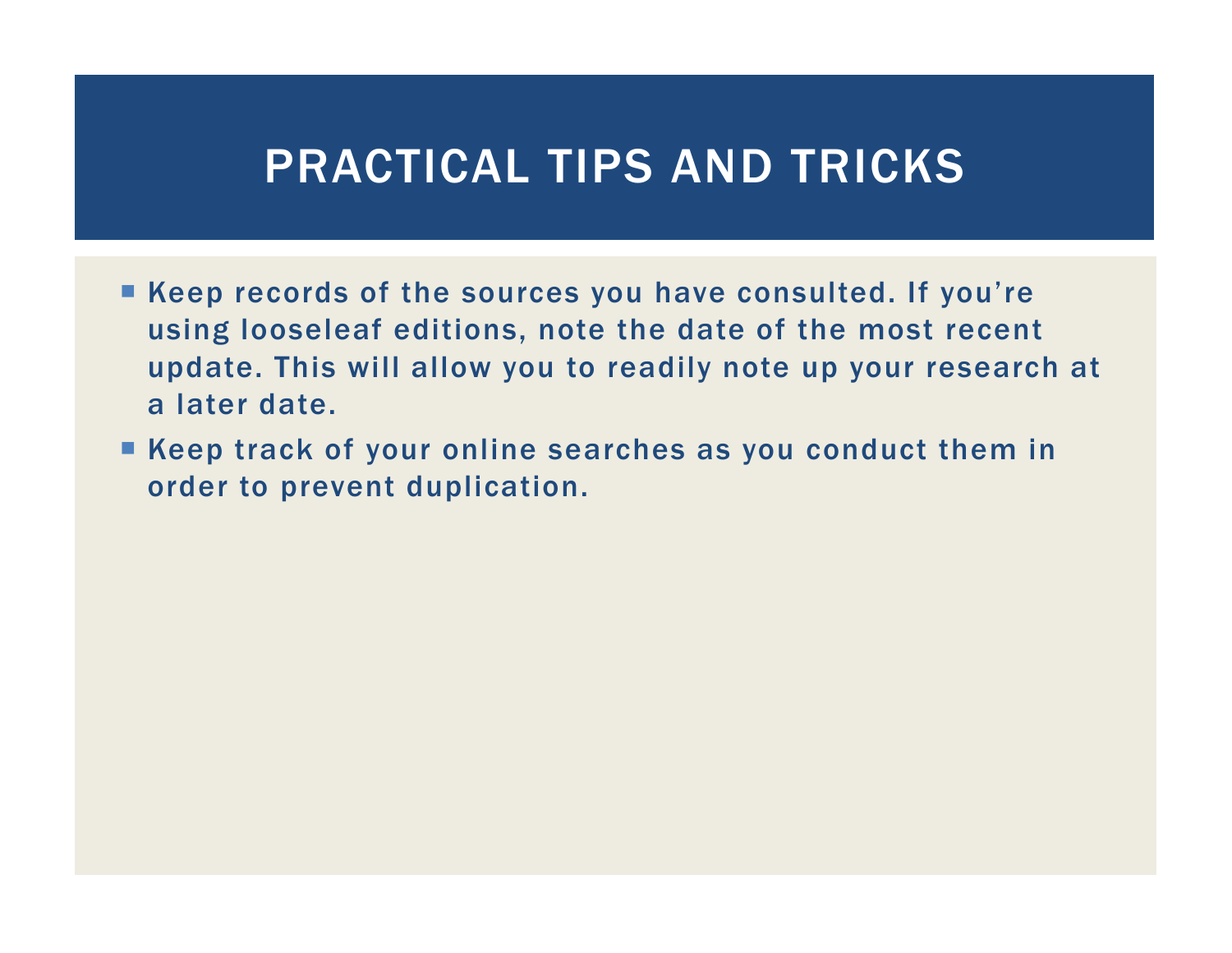- Keep your research material together, including your notes and any cases you've reviewed. Keep it with the file!
- **Create and maintain a personal precedent system, whether** electronic or in paper.
- Keep a folder of commonly cited cases.